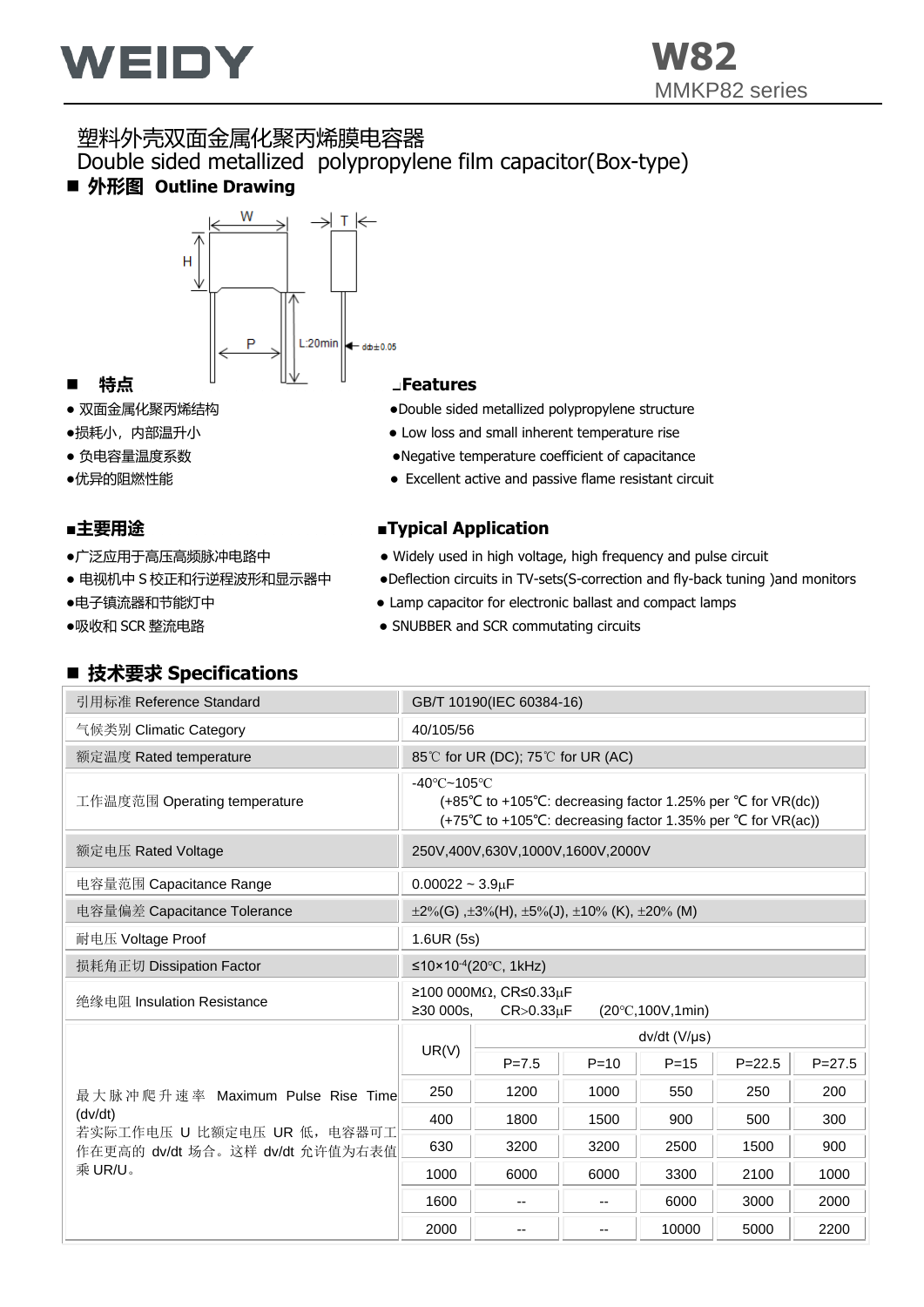

## **产品代码说明 Part number system**

■ **18 位产品代码说明如下:**

## **The 18 digits part number is formed as follow:**

| 2<br>3<br>$\overline{4}$<br>5<br>9<br>1<br>6<br>8<br>7                                                                             | 10<br>11<br>12 13<br>14<br>15 16 17 18                                                                                                 |
|------------------------------------------------------------------------------------------------------------------------------------|----------------------------------------------------------------------------------------------------------------------------------------|
| W<br>8<br>$\mathbf{2}$                                                                                                             |                                                                                                                                        |
| 第 1~3位: 型号代码                                                                                                                       | Digit 1 to 3:<br>Series code                                                                                                           |
| W82=MMKP82                                                                                                                         | W82=MMKP82                                                                                                                             |
| 第 4~5 位:直流额定电压                                                                                                                     | Digit 4 to 5: DC rated voltage                                                                                                         |
| 2E=250V 2G=400V 2J=630V<br>3A=1000V 3C=1600V<br>3D=2000V                                                                           | 2E=250V 2G=400V 2J=630V<br>3A=1000V 3C=1600V<br>3D=2000V                                                                               |
| 第6~8位:标称容量                                                                                                                         | Digit 6 to 8: Rated capacitance                                                                                                        |
| 举例: $104 = 10 \times 10^4$ PF = 0.1µf                                                                                              | For example: $104 = 10 \times 10^4$ PF = 0.1µf                                                                                         |
| 第9位:<br>容量偏差                                                                                                                       | Digit 9: Capacitance tolerance                                                                                                         |
| $G = \pm 2\%$ H= $\pm 3\%$                                                                                                         | $G = \pm 2\%$ H= $\pm 3\%$                                                                                                             |
| $J = \pm 5\%$ , K= $\pm 10\%$ , M= $\pm 20\%$                                                                                      | $J = \pm 5\%$ , K= $\pm 10\%$ , M= $\pm 20\%$                                                                                          |
| 第10位: 引线脚距                                                                                                                         | Digit 10: Pitch                                                                                                                        |
| $J=7.5$ mm $K=10$ mm<br>$M = 15$ mm Q=22.5mm T=27.5mm                                                                              | $J=7.5$ mm $K=10$ mm<br>M=15mm Q=22.5mm T=27.5mm                                                                                       |
| 第11位:引线线径                                                                                                                          | Digit 11: Lead Wire diameter                                                                                                           |
| $6=$ CP 0.6mm $7=$ CP 0.7mm<br>$8 = CP 0.8$ mm $1 = CU 1.0$ mm<br>$9 = CU 0.8$ mm $2 = CU 0.5$ mm<br>$3 = CU 0.6mm$ $4 = CU 0.7mm$ | $6 = CP$ 0.6mm $7 = CP$ 0.7mm<br>$8 = CP 0.8$ mm<br>$1 = CU 1.0mm$<br>$9 = CU 0.8mm$ 2 = $CU 0.5mm$<br>$3 = CU 0.6$ mm $4 = CU 0.7$ mm |
| 第 12 位: 引线加工和包装代码<br>L= 直脚 K= 引线成型<br>T= 弹带包装<br>第 13~18位: 内部特征码                                                                   | Digit 12: Lead form and packaging code<br>L= straight lead K= Lead kinked<br>$T =$ ammo-pack<br>Digit 13 to 18: Internal use           |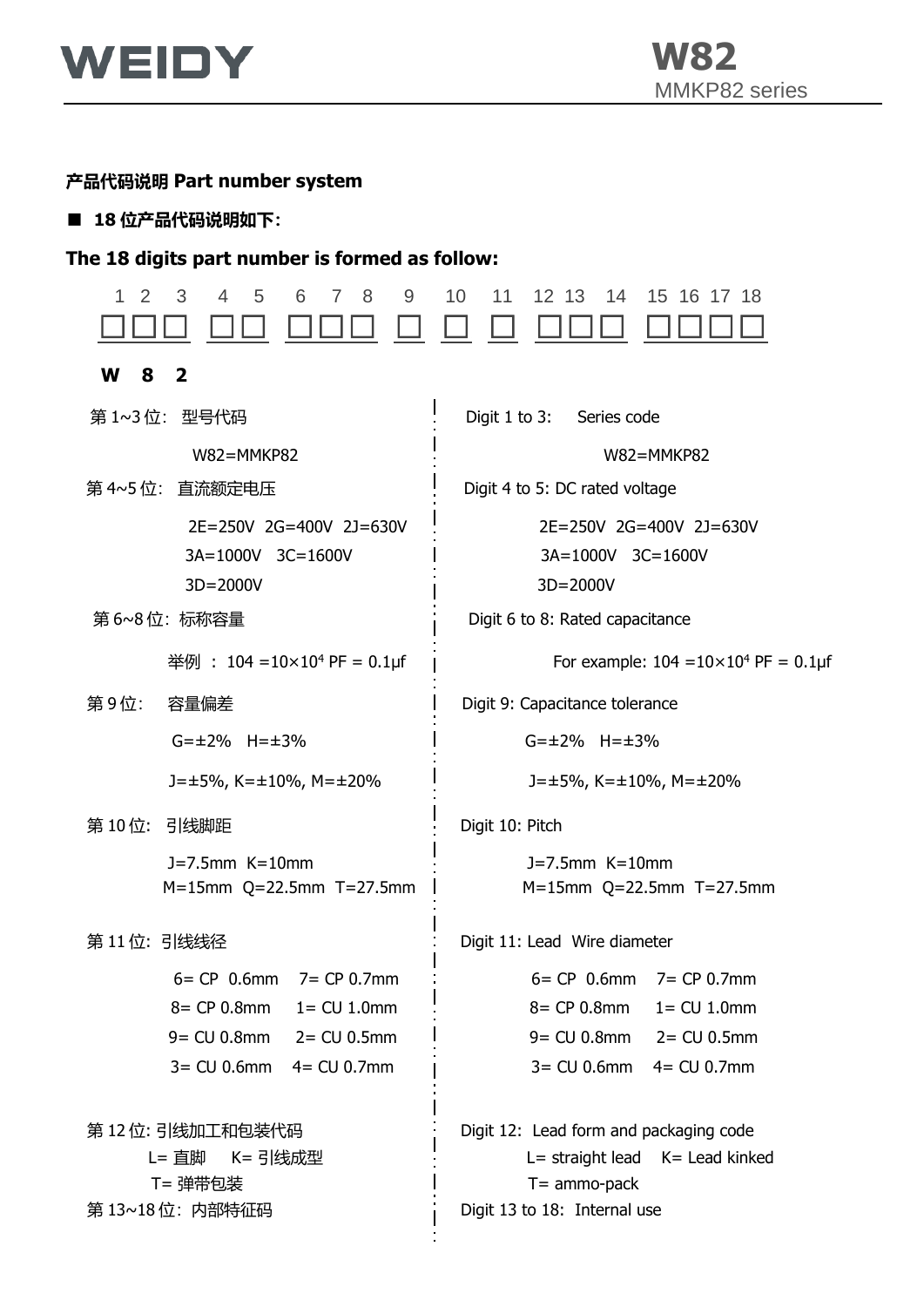

 $0.82$  | 32.0 | 22.0 | 13.0 | 27.5 | 0.8 | W822G824-T8\*\*\*\*\*\*\* 1.0 32.0 24.5 15.0 27.5 0.8 W822G105-T8\*\*\*\*\*\*\* 1.2 32.0 24.5 15.0 27.5 0.8 W822G125-T8\*\*\*\*\*\*\* 1.5 32.0 33.0 18.0 27.5 0.8 W822G155-T8\*\*\*\*\*\*\* 1.8 32.0 33.0 18.0 27.5 0.8 W822G185-T8\*\*\*\*\*\*\*

## ■ **外形尺寸 Dimensions (mm)**

| W<br>W<br>H<br>Cn<br>H<br>Cn<br>Τ<br>Τ<br>P<br>P<br>d<br>Part number<br>d<br>Part number<br>$(\mu F)$<br>(µF)<br>max<br>max<br>max<br>max<br>max<br>max<br>9.0<br>0.0027<br>0.0068<br>10.5<br>4.0<br>7.5<br>0.6<br>W822E682-J6*******<br>10.5<br>9.0<br>4.0<br>7.5<br>0.6<br>W822G272-J6*******<br>7.5<br>0.0082<br>10.5<br>9.0<br>4.0<br>7.5<br>0.6<br>W822E822-J6*******<br>0.0033<br>10.5<br>9.0<br>4.0<br>W822G332-J6*******<br>0.6<br>0.010<br>10.5<br>7.5<br>0.6<br>W822E103-J6*******<br>7.5<br>0.6<br>9.0<br>4.0<br>0.0039<br>10.5<br>9.0<br>4.0<br>W822G392-J6*******<br>7.5<br>7.5<br>0.012<br>10.5<br>9.0<br>4.0<br>0.6<br>W822E123-J6*******<br>0.0047<br>10.5<br>9.0<br>4.0<br>0.6<br>W822G472-J6*******<br>0.015<br>10.5<br>9.0<br>7.5<br>7.5<br>4.0<br>0.6<br>W822E153-J6*******<br>0.0056<br>10.5<br>9.0<br>4.0<br>0.6<br>W822G562-J6*******<br>0.018<br>7.5<br>7.5<br>10.5<br>9.0<br>4.0<br>0.6<br>W822E183-J6*******<br>0.0068<br>10.5<br>9.0<br>0.6<br>W822G682-J6*******<br>4.0<br>7.5<br>0.022<br>10.5<br>9.0<br>0.6<br>W822E223-J6*******<br>0.0082<br>7.5<br>0.6<br>4.0<br>10.5<br>9.0<br>4.0<br>W822G822-J6*******<br>0.027<br>7.5<br>7.5<br>10.5<br>11.0<br>5.0<br>0.6<br>W822E273-J6*******<br>0.010<br>10.5<br>9.0<br>0.6<br>W822G103-J6*******<br>4.0<br>7.5<br>7.5<br>0.033<br>10.5<br>11.0<br>5.0<br>0.6<br>W822E333-J6*******<br>0.012<br>10.5<br>9.0<br>4.0<br>0.6<br>W822G123-J6*******<br>0.039<br>12.0<br>7.5<br>7.5<br>10.5<br>6.0<br>0.6<br>W822E393-J6*******<br>0.015<br>10.5<br>11.0<br>5.0<br>0.6<br>W822G153-J6*******<br>0.047<br>10.5<br>12.0<br>7.5<br>0.6<br>10.5<br>7.5<br>0.6<br>6.0<br>W822E473-J6*******<br>0.018<br>11.0<br>5.0<br>W822G183-J6*******<br>0.027<br>13.0<br>9.0<br>10.0<br>0.6<br>W822E273-K6*******<br>0.022<br>10.5<br>7.5<br>W822G223-J6*******<br>4.0<br>12.0<br>6.0<br>0.6<br>9.0<br>0.027<br>7.5<br>0.033<br>13.0<br>4.0<br>10.0<br>0.6<br>W822E333-K6*******<br>10.5<br>12.0<br>6.0<br>0.6<br>W822G273-J6*******<br>0.039<br>13.0<br>W822E393-K6*******<br>13.0<br>9.0<br>4.0<br>9.0<br>4.0<br>10.0<br>0.6<br>0.010<br>10.0<br>0.6<br>W822G103-K6*******<br>0.047<br>10.0<br>W822E473-K6*******<br>13.0<br>11.0<br>5.0<br>0.6<br>0.012<br>13.0<br>9.0<br>4.0<br>10.0<br>0.6<br>W822G123-K6*******<br>0.056<br>13.0<br>10.0<br>W822E563-K6*******<br>0.015<br>13.0<br>9.0<br>10.0<br>W822G153-K6*******<br>11.0<br>5.0<br>0.6<br>4.0<br>0.6<br>0.068<br>13.0<br>12.0<br>6.0<br>10.0<br>0.6<br>W822E683-K6*******<br>0.018<br>13.0<br>9.0<br>4.0<br>10.0<br>0.6<br>W822G183-K6*******<br>0.082<br>0.6<br>13.0<br>12.0<br>6.0<br>10.0<br>W822E823-K6*******<br>0.022<br>13.0<br>9.0<br>4.0<br>10.0<br>0.6<br>W822G223-K6*******<br>0.027<br>0.068<br>18.0<br>11.0<br>5.0<br>15.0<br>0.8<br>W822E683-M8*******<br>13.0<br>11.0<br>5.0<br>10.0<br>0.6<br>W822G273-K6*******<br>15.0<br>W822E823-M8*******<br>5.0<br>W822G333-K6*******<br>0.082<br>18.0<br>11.0<br>5.0<br>0.8<br>0.033<br>13.0<br>11.0<br>10.0<br>0.6<br>15.0<br>0.8<br>W822E104-M8*******<br>0.039<br>13.0<br>12.0<br>W822G393-K6*******<br>0.10<br>18.0<br>11.0<br>5.0<br>6.0<br>10.0<br>0.6<br>0.12<br>18.0<br>12.0<br>15.0<br>0.8<br>13.0<br>0.6<br>6.0<br>W822E124-M8*******<br>0.047<br>12.0<br>6.0<br>10.0<br>W822G473-K6*******<br>0.15<br>15.0<br>0.8<br>W822E154-M8*******<br>0.033<br>5.0<br>18.0<br>12.0<br>6.0<br>18.0<br>11.0<br>15.0<br>0.8<br>W822G333-M8*******<br>18.0<br>13.5<br>7.5<br>15.0<br>0.8<br>5.0<br>15.0<br>0.18<br>W822E184-M8*******<br>0.039<br>18.0<br>11.0<br>0.8<br>W822G393-M8*******<br>0.22<br>13.5<br>7.5<br>15.0<br>0.8<br>W822E224-M8*******<br>0.047<br>18.0<br>0.8<br>18.0<br>11.0<br>5.0<br>15.0<br>W822G473-M8*******<br>0.27<br>18.0<br>14.5<br>8.5<br>15.0<br>0.8<br>W822E274-M8*******<br>0.056<br>18.0<br>5.0<br>15.0<br>0.8<br>11.0<br>W822G563-M8*******<br>0.33<br>18.0<br>16.0<br>10.0<br>15.0<br>0.8<br>0.068<br>12.0<br>15.0<br>0.8<br>W822E334-M8*******<br>18.0<br>6.0<br>W822G683-M8*******<br>0.39<br>10.0<br>15.0<br>0.8<br>0.082<br>18.0<br>12.0<br>15.0<br>0.8<br>18.0<br>16.0<br>W822E394-M8*******<br>6.0<br>W822G823-M8*******<br>0.22<br>26.5<br>15.0<br>6.0<br>22.5<br>0.8<br>W822E224-Q8*******<br>18.0<br>13.5<br>7.5<br>15.0<br>0.10<br>0.8<br>W822G104-M8*******<br>0.27<br>26.5<br>15.0<br>22.5<br>7.5<br>15.0<br>6.0<br>0.8<br>W822E274-Q8*******<br>0.12<br>18.0<br>13.5<br>0.8<br>W822G124-M8*******<br>0.33<br>26.5<br>15.0<br>22.5<br>0.8<br>0.15<br>14.5<br>8.5<br>15.0<br>0.8<br>6.0<br>W822E334-Q8*******<br>18.0<br>W822G154-M8*******<br>22.5<br>15.0<br>0.39<br>26.5<br>16.0<br>7.0<br>0.8<br>W822E394-Q8*******<br>0.18<br>18.0<br>16.0<br>10.0<br>0.8<br>W822G184-M8*******<br>0.47<br>26.5<br>22.5<br>0.8<br>16.0<br>7.0<br>0.8<br>W822E474-Q8*******<br>0.22<br>18.0<br>16.0<br>10.0<br>15.0<br>W822G224-M8*******<br>8.5<br>22.5<br>0.56<br>26.5<br>17.0<br>0.8<br>W822E564-Q8*******<br>0.27<br>18.0<br>19.0<br>11.0<br>15.0<br>0.8<br>W822G274-M8*******<br>26.5<br>22.5<br>22.5<br>W822G124-Q8********<br>0.68<br>18.5<br>10.0<br>0.8<br>W822E684-Q8*******<br>0.12<br>26.5<br>15.0<br>6.0<br>0.8<br>0.82<br>26.5<br>18.5<br>10.0<br>22.5<br>0.8<br>W822E824-Q8*******<br>0.15<br>26.5<br>15.0<br>6.0<br>22.5<br>0.8<br>W822G154-Q8*******<br>26.5<br>22.5<br>0.8<br>26.5<br>22.5<br>1.0<br>22.0<br>12.0<br>W822E105-Q8*******<br>0.18<br>15.0<br>6.0<br>0.8<br>W822G184-Q8*******<br>27.5<br>0.82<br>9.0<br>0.8<br>22.5<br>32.0<br>18.0<br>W822E824-T8*******<br>0.22<br>26.5<br>16.0<br>7.0<br>0.8<br>W822G224-Q8*******<br>27.5<br>0.8<br>8.5<br>22.5<br>1.0<br>32.0<br>20.0<br>11.0<br>W822E105-T8*******<br>0.27<br>26.5<br>17.0<br>0.8<br>W822G274-Q8*******<br>1.2<br>32.0<br>20.0<br>11.0<br>27.5<br>0.8<br>W822E125-T8*******<br>0.33<br>26.5<br>17.0<br>8.5<br>22.5<br>0.8<br>W822G334-Q8*******<br>1.5<br>32.0<br>22.0<br>13.0<br>27.5<br>0.8<br>W822E155-T8*******<br>0.39<br>26.5<br>18.5<br>10.0<br>22.5<br>0.8<br>W822G394-Q8*******<br>27.5<br>22.5<br>32.0<br>24.5<br>15.0<br>0.8<br>W822E185-T8*******<br>26.5<br>18.5<br>10.0<br>0.8<br>W822G474-Q8*******<br>1.8<br>0.47<br>2.2<br>32.0<br>24.5<br>15.0<br>27.5<br>0.8<br>W822E225-T8*******<br>0.56<br>26.5<br>22.0<br>12.0<br>22.5<br>0.8<br>W822G564-Q8*******<br>22.5<br>2.7<br>32.0<br>33.0<br>18.0<br>27.5<br>0.8<br>W822E275-T8*******<br>0.68<br>26.5<br>22.0<br>12.0<br>0.8<br>W822G684-Q8*******<br>3.3<br>27.5<br>32.0<br>33.0<br>18.0<br>0.8<br>W822E335-T8*******<br>0.39<br>32.0<br>18.0<br>9.0<br>27.5<br>0.8<br>W822G394-T8*******<br>27.5<br>3.9<br>32.0<br>33.0<br>18.0<br>27.5<br>0.8<br>W822E395-T8*******<br>0.47<br>32.0<br>18.0<br>9.0<br>0.8<br>W822G474-T8*******<br>0.56<br>32.0<br>20.0<br>27.5<br>0.8<br>W822G564-T8*******<br>11.0<br>0.68 | 250Vdc (180Vac) |  |  |  |  |  |  | 400Vdc (250Vac)@ |      |      |      |      |     |                    |  |
|---------------------------------------------------------------------------------------------------------------------------------------------------------------------------------------------------------------------------------------------------------------------------------------------------------------------------------------------------------------------------------------------------------------------------------------------------------------------------------------------------------------------------------------------------------------------------------------------------------------------------------------------------------------------------------------------------------------------------------------------------------------------------------------------------------------------------------------------------------------------------------------------------------------------------------------------------------------------------------------------------------------------------------------------------------------------------------------------------------------------------------------------------------------------------------------------------------------------------------------------------------------------------------------------------------------------------------------------------------------------------------------------------------------------------------------------------------------------------------------------------------------------------------------------------------------------------------------------------------------------------------------------------------------------------------------------------------------------------------------------------------------------------------------------------------------------------------------------------------------------------------------------------------------------------------------------------------------------------------------------------------------------------------------------------------------------------------------------------------------------------------------------------------------------------------------------------------------------------------------------------------------------------------------------------------------------------------------------------------------------------------------------------------------------------------------------------------------------------------------------------------------------------------------------------------------------------------------------------------------------------------------------------------------------------------------------------------------------------------------------------------------------------------------------------------------------------------------------------------------------------------------------------------------------------------------------------------------------------------------------------------------------------------------------------------------------------------------------------------------------------------------------------------------------------------------------------------------------------------------------------------------------------------------------------------------------------------------------------------------------------------------------------------------------------------------------------------------------------------------------------------------------------------------------------------------------------------------------------------------------------------------------------------------------------------------------------------------------------------------------------------------------------------------------------------------------------------------------------------------------------------------------------------------------------------------------------------------------------------------------------------------------------------------------------------------------------------------------------------------------------------------------------------------------------------------------------------------------------------------------------------------------------------------------------------------------------------------------------------------------------------------------------------------------------------------------------------------------------------------------------------------------------------------------------------------------------------------------------------------------------------------------------------------------------------------------------------------------------------------------------------------------------------------------------------------------------------------------------------------------------------------------------------------------------------------------------------------------------------------------------------------------------------------------------------------------------------------------------------------------------------------------------------------------------------------------------------------------------------------------------------------------------------------------------------------------------------------------------------------------------------------------------------------------------------------------------------------------------------------------------------------------------------------------------------------------------------------------------------------------------------------------------------------------------------------------------------------------------------------------------------------------------------------------------------------------------------------------------------------------------------------------------------------------------------------------------------------------------------------------------------------------------------------------------------------------------------------------------------------------------------------------------------------------------------------------------------------------------------------------------------------------------------------------------------------------------------------------------------------------------------------------------------------------------------------------------------------------------------------------------------------------------------------------------------------------------------------------------------------------------------------------------------------------------------------------------------------------------------------------------------------------------|-----------------|--|--|--|--|--|--|------------------|------|------|------|------|-----|--------------------|--|
|                                                                                                                                                                                                                                                                                                                                                                                                                                                                                                                                                                                                                                                                                                                                                                                                                                                                                                                                                                                                                                                                                                                                                                                                                                                                                                                                                                                                                                                                                                                                                                                                                                                                                                                                                                                                                                                                                                                                                                                                                                                                                                                                                                                                                                                                                                                                                                                                                                                                                                                                                                                                                                                                                                                                                                                                                                                                                                                                                                                                                                                                                                                                                                                                                                                                                                                                                                                                                                                                                                                                                                                                                                                                                                                                                                                                                                                                                                                                                                                                                                                                                                                                                                                                                                                                                                                                                                                                                                                                                                                                                                                                                                                                                                                                                                                                                                                                                                                                                                                                                                                                                                                                                                                                                                                                                                                                                                                                                                                                                                                                                                                                                                                                                                                                                                                                                                                                                                                                                                                                                                                                                                                                                                                                                                                                                                                                                                                                                                                                                                                                                                                                                                                                                                                                                                           |                 |  |  |  |  |  |  |                  |      |      |      |      |     |                    |  |
|                                                                                                                                                                                                                                                                                                                                                                                                                                                                                                                                                                                                                                                                                                                                                                                                                                                                                                                                                                                                                                                                                                                                                                                                                                                                                                                                                                                                                                                                                                                                                                                                                                                                                                                                                                                                                                                                                                                                                                                                                                                                                                                                                                                                                                                                                                                                                                                                                                                                                                                                                                                                                                                                                                                                                                                                                                                                                                                                                                                                                                                                                                                                                                                                                                                                                                                                                                                                                                                                                                                                                                                                                                                                                                                                                                                                                                                                                                                                                                                                                                                                                                                                                                                                                                                                                                                                                                                                                                                                                                                                                                                                                                                                                                                                                                                                                                                                                                                                                                                                                                                                                                                                                                                                                                                                                                                                                                                                                                                                                                                                                                                                                                                                                                                                                                                                                                                                                                                                                                                                                                                                                                                                                                                                                                                                                                                                                                                                                                                                                                                                                                                                                                                                                                                                                                           |                 |  |  |  |  |  |  |                  |      |      |      |      |     |                    |  |
|                                                                                                                                                                                                                                                                                                                                                                                                                                                                                                                                                                                                                                                                                                                                                                                                                                                                                                                                                                                                                                                                                                                                                                                                                                                                                                                                                                                                                                                                                                                                                                                                                                                                                                                                                                                                                                                                                                                                                                                                                                                                                                                                                                                                                                                                                                                                                                                                                                                                                                                                                                                                                                                                                                                                                                                                                                                                                                                                                                                                                                                                                                                                                                                                                                                                                                                                                                                                                                                                                                                                                                                                                                                                                                                                                                                                                                                                                                                                                                                                                                                                                                                                                                                                                                                                                                                                                                                                                                                                                                                                                                                                                                                                                                                                                                                                                                                                                                                                                                                                                                                                                                                                                                                                                                                                                                                                                                                                                                                                                                                                                                                                                                                                                                                                                                                                                                                                                                                                                                                                                                                                                                                                                                                                                                                                                                                                                                                                                                                                                                                                                                                                                                                                                                                                                                           |                 |  |  |  |  |  |  |                  |      |      |      |      |     |                    |  |
|                                                                                                                                                                                                                                                                                                                                                                                                                                                                                                                                                                                                                                                                                                                                                                                                                                                                                                                                                                                                                                                                                                                                                                                                                                                                                                                                                                                                                                                                                                                                                                                                                                                                                                                                                                                                                                                                                                                                                                                                                                                                                                                                                                                                                                                                                                                                                                                                                                                                                                                                                                                                                                                                                                                                                                                                                                                                                                                                                                                                                                                                                                                                                                                                                                                                                                                                                                                                                                                                                                                                                                                                                                                                                                                                                                                                                                                                                                                                                                                                                                                                                                                                                                                                                                                                                                                                                                                                                                                                                                                                                                                                                                                                                                                                                                                                                                                                                                                                                                                                                                                                                                                                                                                                                                                                                                                                                                                                                                                                                                                                                                                                                                                                                                                                                                                                                                                                                                                                                                                                                                                                                                                                                                                                                                                                                                                                                                                                                                                                                                                                                                                                                                                                                                                                                                           |                 |  |  |  |  |  |  |                  |      |      |      |      |     |                    |  |
|                                                                                                                                                                                                                                                                                                                                                                                                                                                                                                                                                                                                                                                                                                                                                                                                                                                                                                                                                                                                                                                                                                                                                                                                                                                                                                                                                                                                                                                                                                                                                                                                                                                                                                                                                                                                                                                                                                                                                                                                                                                                                                                                                                                                                                                                                                                                                                                                                                                                                                                                                                                                                                                                                                                                                                                                                                                                                                                                                                                                                                                                                                                                                                                                                                                                                                                                                                                                                                                                                                                                                                                                                                                                                                                                                                                                                                                                                                                                                                                                                                                                                                                                                                                                                                                                                                                                                                                                                                                                                                                                                                                                                                                                                                                                                                                                                                                                                                                                                                                                                                                                                                                                                                                                                                                                                                                                                                                                                                                                                                                                                                                                                                                                                                                                                                                                                                                                                                                                                                                                                                                                                                                                                                                                                                                                                                                                                                                                                                                                                                                                                                                                                                                                                                                                                                           |                 |  |  |  |  |  |  |                  |      |      |      |      |     |                    |  |
|                                                                                                                                                                                                                                                                                                                                                                                                                                                                                                                                                                                                                                                                                                                                                                                                                                                                                                                                                                                                                                                                                                                                                                                                                                                                                                                                                                                                                                                                                                                                                                                                                                                                                                                                                                                                                                                                                                                                                                                                                                                                                                                                                                                                                                                                                                                                                                                                                                                                                                                                                                                                                                                                                                                                                                                                                                                                                                                                                                                                                                                                                                                                                                                                                                                                                                                                                                                                                                                                                                                                                                                                                                                                                                                                                                                                                                                                                                                                                                                                                                                                                                                                                                                                                                                                                                                                                                                                                                                                                                                                                                                                                                                                                                                                                                                                                                                                                                                                                                                                                                                                                                                                                                                                                                                                                                                                                                                                                                                                                                                                                                                                                                                                                                                                                                                                                                                                                                                                                                                                                                                                                                                                                                                                                                                                                                                                                                                                                                                                                                                                                                                                                                                                                                                                                                           |                 |  |  |  |  |  |  |                  |      |      |      |      |     |                    |  |
|                                                                                                                                                                                                                                                                                                                                                                                                                                                                                                                                                                                                                                                                                                                                                                                                                                                                                                                                                                                                                                                                                                                                                                                                                                                                                                                                                                                                                                                                                                                                                                                                                                                                                                                                                                                                                                                                                                                                                                                                                                                                                                                                                                                                                                                                                                                                                                                                                                                                                                                                                                                                                                                                                                                                                                                                                                                                                                                                                                                                                                                                                                                                                                                                                                                                                                                                                                                                                                                                                                                                                                                                                                                                                                                                                                                                                                                                                                                                                                                                                                                                                                                                                                                                                                                                                                                                                                                                                                                                                                                                                                                                                                                                                                                                                                                                                                                                                                                                                                                                                                                                                                                                                                                                                                                                                                                                                                                                                                                                                                                                                                                                                                                                                                                                                                                                                                                                                                                                                                                                                                                                                                                                                                                                                                                                                                                                                                                                                                                                                                                                                                                                                                                                                                                                                                           |                 |  |  |  |  |  |  |                  |      |      |      |      |     |                    |  |
|                                                                                                                                                                                                                                                                                                                                                                                                                                                                                                                                                                                                                                                                                                                                                                                                                                                                                                                                                                                                                                                                                                                                                                                                                                                                                                                                                                                                                                                                                                                                                                                                                                                                                                                                                                                                                                                                                                                                                                                                                                                                                                                                                                                                                                                                                                                                                                                                                                                                                                                                                                                                                                                                                                                                                                                                                                                                                                                                                                                                                                                                                                                                                                                                                                                                                                                                                                                                                                                                                                                                                                                                                                                                                                                                                                                                                                                                                                                                                                                                                                                                                                                                                                                                                                                                                                                                                                                                                                                                                                                                                                                                                                                                                                                                                                                                                                                                                                                                                                                                                                                                                                                                                                                                                                                                                                                                                                                                                                                                                                                                                                                                                                                                                                                                                                                                                                                                                                                                                                                                                                                                                                                                                                                                                                                                                                                                                                                                                                                                                                                                                                                                                                                                                                                                                                           |                 |  |  |  |  |  |  |                  |      |      |      |      |     |                    |  |
|                                                                                                                                                                                                                                                                                                                                                                                                                                                                                                                                                                                                                                                                                                                                                                                                                                                                                                                                                                                                                                                                                                                                                                                                                                                                                                                                                                                                                                                                                                                                                                                                                                                                                                                                                                                                                                                                                                                                                                                                                                                                                                                                                                                                                                                                                                                                                                                                                                                                                                                                                                                                                                                                                                                                                                                                                                                                                                                                                                                                                                                                                                                                                                                                                                                                                                                                                                                                                                                                                                                                                                                                                                                                                                                                                                                                                                                                                                                                                                                                                                                                                                                                                                                                                                                                                                                                                                                                                                                                                                                                                                                                                                                                                                                                                                                                                                                                                                                                                                                                                                                                                                                                                                                                                                                                                                                                                                                                                                                                                                                                                                                                                                                                                                                                                                                                                                                                                                                                                                                                                                                                                                                                                                                                                                                                                                                                                                                                                                                                                                                                                                                                                                                                                                                                                                           |                 |  |  |  |  |  |  |                  |      |      |      |      |     |                    |  |
|                                                                                                                                                                                                                                                                                                                                                                                                                                                                                                                                                                                                                                                                                                                                                                                                                                                                                                                                                                                                                                                                                                                                                                                                                                                                                                                                                                                                                                                                                                                                                                                                                                                                                                                                                                                                                                                                                                                                                                                                                                                                                                                                                                                                                                                                                                                                                                                                                                                                                                                                                                                                                                                                                                                                                                                                                                                                                                                                                                                                                                                                                                                                                                                                                                                                                                                                                                                                                                                                                                                                                                                                                                                                                                                                                                                                                                                                                                                                                                                                                                                                                                                                                                                                                                                                                                                                                                                                                                                                                                                                                                                                                                                                                                                                                                                                                                                                                                                                                                                                                                                                                                                                                                                                                                                                                                                                                                                                                                                                                                                                                                                                                                                                                                                                                                                                                                                                                                                                                                                                                                                                                                                                                                                                                                                                                                                                                                                                                                                                                                                                                                                                                                                                                                                                                                           |                 |  |  |  |  |  |  |                  |      |      |      |      |     |                    |  |
|                                                                                                                                                                                                                                                                                                                                                                                                                                                                                                                                                                                                                                                                                                                                                                                                                                                                                                                                                                                                                                                                                                                                                                                                                                                                                                                                                                                                                                                                                                                                                                                                                                                                                                                                                                                                                                                                                                                                                                                                                                                                                                                                                                                                                                                                                                                                                                                                                                                                                                                                                                                                                                                                                                                                                                                                                                                                                                                                                                                                                                                                                                                                                                                                                                                                                                                                                                                                                                                                                                                                                                                                                                                                                                                                                                                                                                                                                                                                                                                                                                                                                                                                                                                                                                                                                                                                                                                                                                                                                                                                                                                                                                                                                                                                                                                                                                                                                                                                                                                                                                                                                                                                                                                                                                                                                                                                                                                                                                                                                                                                                                                                                                                                                                                                                                                                                                                                                                                                                                                                                                                                                                                                                                                                                                                                                                                                                                                                                                                                                                                                                                                                                                                                                                                                                                           |                 |  |  |  |  |  |  |                  |      |      |      |      |     |                    |  |
|                                                                                                                                                                                                                                                                                                                                                                                                                                                                                                                                                                                                                                                                                                                                                                                                                                                                                                                                                                                                                                                                                                                                                                                                                                                                                                                                                                                                                                                                                                                                                                                                                                                                                                                                                                                                                                                                                                                                                                                                                                                                                                                                                                                                                                                                                                                                                                                                                                                                                                                                                                                                                                                                                                                                                                                                                                                                                                                                                                                                                                                                                                                                                                                                                                                                                                                                                                                                                                                                                                                                                                                                                                                                                                                                                                                                                                                                                                                                                                                                                                                                                                                                                                                                                                                                                                                                                                                                                                                                                                                                                                                                                                                                                                                                                                                                                                                                                                                                                                                                                                                                                                                                                                                                                                                                                                                                                                                                                                                                                                                                                                                                                                                                                                                                                                                                                                                                                                                                                                                                                                                                                                                                                                                                                                                                                                                                                                                                                                                                                                                                                                                                                                                                                                                                                                           |                 |  |  |  |  |  |  |                  |      |      |      |      |     |                    |  |
|                                                                                                                                                                                                                                                                                                                                                                                                                                                                                                                                                                                                                                                                                                                                                                                                                                                                                                                                                                                                                                                                                                                                                                                                                                                                                                                                                                                                                                                                                                                                                                                                                                                                                                                                                                                                                                                                                                                                                                                                                                                                                                                                                                                                                                                                                                                                                                                                                                                                                                                                                                                                                                                                                                                                                                                                                                                                                                                                                                                                                                                                                                                                                                                                                                                                                                                                                                                                                                                                                                                                                                                                                                                                                                                                                                                                                                                                                                                                                                                                                                                                                                                                                                                                                                                                                                                                                                                                                                                                                                                                                                                                                                                                                                                                                                                                                                                                                                                                                                                                                                                                                                                                                                                                                                                                                                                                                                                                                                                                                                                                                                                                                                                                                                                                                                                                                                                                                                                                                                                                                                                                                                                                                                                                                                                                                                                                                                                                                                                                                                                                                                                                                                                                                                                                                                           |                 |  |  |  |  |  |  |                  |      |      |      |      |     |                    |  |
|                                                                                                                                                                                                                                                                                                                                                                                                                                                                                                                                                                                                                                                                                                                                                                                                                                                                                                                                                                                                                                                                                                                                                                                                                                                                                                                                                                                                                                                                                                                                                                                                                                                                                                                                                                                                                                                                                                                                                                                                                                                                                                                                                                                                                                                                                                                                                                                                                                                                                                                                                                                                                                                                                                                                                                                                                                                                                                                                                                                                                                                                                                                                                                                                                                                                                                                                                                                                                                                                                                                                                                                                                                                                                                                                                                                                                                                                                                                                                                                                                                                                                                                                                                                                                                                                                                                                                                                                                                                                                                                                                                                                                                                                                                                                                                                                                                                                                                                                                                                                                                                                                                                                                                                                                                                                                                                                                                                                                                                                                                                                                                                                                                                                                                                                                                                                                                                                                                                                                                                                                                                                                                                                                                                                                                                                                                                                                                                                                                                                                                                                                                                                                                                                                                                                                                           |                 |  |  |  |  |  |  |                  |      |      |      |      |     |                    |  |
|                                                                                                                                                                                                                                                                                                                                                                                                                                                                                                                                                                                                                                                                                                                                                                                                                                                                                                                                                                                                                                                                                                                                                                                                                                                                                                                                                                                                                                                                                                                                                                                                                                                                                                                                                                                                                                                                                                                                                                                                                                                                                                                                                                                                                                                                                                                                                                                                                                                                                                                                                                                                                                                                                                                                                                                                                                                                                                                                                                                                                                                                                                                                                                                                                                                                                                                                                                                                                                                                                                                                                                                                                                                                                                                                                                                                                                                                                                                                                                                                                                                                                                                                                                                                                                                                                                                                                                                                                                                                                                                                                                                                                                                                                                                                                                                                                                                                                                                                                                                                                                                                                                                                                                                                                                                                                                                                                                                                                                                                                                                                                                                                                                                                                                                                                                                                                                                                                                                                                                                                                                                                                                                                                                                                                                                                                                                                                                                                                                                                                                                                                                                                                                                                                                                                                                           |                 |  |  |  |  |  |  |                  |      |      |      |      |     |                    |  |
|                                                                                                                                                                                                                                                                                                                                                                                                                                                                                                                                                                                                                                                                                                                                                                                                                                                                                                                                                                                                                                                                                                                                                                                                                                                                                                                                                                                                                                                                                                                                                                                                                                                                                                                                                                                                                                                                                                                                                                                                                                                                                                                                                                                                                                                                                                                                                                                                                                                                                                                                                                                                                                                                                                                                                                                                                                                                                                                                                                                                                                                                                                                                                                                                                                                                                                                                                                                                                                                                                                                                                                                                                                                                                                                                                                                                                                                                                                                                                                                                                                                                                                                                                                                                                                                                                                                                                                                                                                                                                                                                                                                                                                                                                                                                                                                                                                                                                                                                                                                                                                                                                                                                                                                                                                                                                                                                                                                                                                                                                                                                                                                                                                                                                                                                                                                                                                                                                                                                                                                                                                                                                                                                                                                                                                                                                                                                                                                                                                                                                                                                                                                                                                                                                                                                                                           |                 |  |  |  |  |  |  |                  |      |      |      |      |     |                    |  |
|                                                                                                                                                                                                                                                                                                                                                                                                                                                                                                                                                                                                                                                                                                                                                                                                                                                                                                                                                                                                                                                                                                                                                                                                                                                                                                                                                                                                                                                                                                                                                                                                                                                                                                                                                                                                                                                                                                                                                                                                                                                                                                                                                                                                                                                                                                                                                                                                                                                                                                                                                                                                                                                                                                                                                                                                                                                                                                                                                                                                                                                                                                                                                                                                                                                                                                                                                                                                                                                                                                                                                                                                                                                                                                                                                                                                                                                                                                                                                                                                                                                                                                                                                                                                                                                                                                                                                                                                                                                                                                                                                                                                                                                                                                                                                                                                                                                                                                                                                                                                                                                                                                                                                                                                                                                                                                                                                                                                                                                                                                                                                                                                                                                                                                                                                                                                                                                                                                                                                                                                                                                                                                                                                                                                                                                                                                                                                                                                                                                                                                                                                                                                                                                                                                                                                                           |                 |  |  |  |  |  |  |                  |      |      |      |      |     |                    |  |
|                                                                                                                                                                                                                                                                                                                                                                                                                                                                                                                                                                                                                                                                                                                                                                                                                                                                                                                                                                                                                                                                                                                                                                                                                                                                                                                                                                                                                                                                                                                                                                                                                                                                                                                                                                                                                                                                                                                                                                                                                                                                                                                                                                                                                                                                                                                                                                                                                                                                                                                                                                                                                                                                                                                                                                                                                                                                                                                                                                                                                                                                                                                                                                                                                                                                                                                                                                                                                                                                                                                                                                                                                                                                                                                                                                                                                                                                                                                                                                                                                                                                                                                                                                                                                                                                                                                                                                                                                                                                                                                                                                                                                                                                                                                                                                                                                                                                                                                                                                                                                                                                                                                                                                                                                                                                                                                                                                                                                                                                                                                                                                                                                                                                                                                                                                                                                                                                                                                                                                                                                                                                                                                                                                                                                                                                                                                                                                                                                                                                                                                                                                                                                                                                                                                                                                           |                 |  |  |  |  |  |  |                  |      |      |      |      |     |                    |  |
|                                                                                                                                                                                                                                                                                                                                                                                                                                                                                                                                                                                                                                                                                                                                                                                                                                                                                                                                                                                                                                                                                                                                                                                                                                                                                                                                                                                                                                                                                                                                                                                                                                                                                                                                                                                                                                                                                                                                                                                                                                                                                                                                                                                                                                                                                                                                                                                                                                                                                                                                                                                                                                                                                                                                                                                                                                                                                                                                                                                                                                                                                                                                                                                                                                                                                                                                                                                                                                                                                                                                                                                                                                                                                                                                                                                                                                                                                                                                                                                                                                                                                                                                                                                                                                                                                                                                                                                                                                                                                                                                                                                                                                                                                                                                                                                                                                                                                                                                                                                                                                                                                                                                                                                                                                                                                                                                                                                                                                                                                                                                                                                                                                                                                                                                                                                                                                                                                                                                                                                                                                                                                                                                                                                                                                                                                                                                                                                                                                                                                                                                                                                                                                                                                                                                                                           |                 |  |  |  |  |  |  |                  |      |      |      |      |     |                    |  |
|                                                                                                                                                                                                                                                                                                                                                                                                                                                                                                                                                                                                                                                                                                                                                                                                                                                                                                                                                                                                                                                                                                                                                                                                                                                                                                                                                                                                                                                                                                                                                                                                                                                                                                                                                                                                                                                                                                                                                                                                                                                                                                                                                                                                                                                                                                                                                                                                                                                                                                                                                                                                                                                                                                                                                                                                                                                                                                                                                                                                                                                                                                                                                                                                                                                                                                                                                                                                                                                                                                                                                                                                                                                                                                                                                                                                                                                                                                                                                                                                                                                                                                                                                                                                                                                                                                                                                                                                                                                                                                                                                                                                                                                                                                                                                                                                                                                                                                                                                                                                                                                                                                                                                                                                                                                                                                                                                                                                                                                                                                                                                                                                                                                                                                                                                                                                                                                                                                                                                                                                                                                                                                                                                                                                                                                                                                                                                                                                                                                                                                                                                                                                                                                                                                                                                                           |                 |  |  |  |  |  |  |                  |      |      |      |      |     |                    |  |
|                                                                                                                                                                                                                                                                                                                                                                                                                                                                                                                                                                                                                                                                                                                                                                                                                                                                                                                                                                                                                                                                                                                                                                                                                                                                                                                                                                                                                                                                                                                                                                                                                                                                                                                                                                                                                                                                                                                                                                                                                                                                                                                                                                                                                                                                                                                                                                                                                                                                                                                                                                                                                                                                                                                                                                                                                                                                                                                                                                                                                                                                                                                                                                                                                                                                                                                                                                                                                                                                                                                                                                                                                                                                                                                                                                                                                                                                                                                                                                                                                                                                                                                                                                                                                                                                                                                                                                                                                                                                                                                                                                                                                                                                                                                                                                                                                                                                                                                                                                                                                                                                                                                                                                                                                                                                                                                                                                                                                                                                                                                                                                                                                                                                                                                                                                                                                                                                                                                                                                                                                                                                                                                                                                                                                                                                                                                                                                                                                                                                                                                                                                                                                                                                                                                                                                           |                 |  |  |  |  |  |  |                  |      |      |      |      |     |                    |  |
|                                                                                                                                                                                                                                                                                                                                                                                                                                                                                                                                                                                                                                                                                                                                                                                                                                                                                                                                                                                                                                                                                                                                                                                                                                                                                                                                                                                                                                                                                                                                                                                                                                                                                                                                                                                                                                                                                                                                                                                                                                                                                                                                                                                                                                                                                                                                                                                                                                                                                                                                                                                                                                                                                                                                                                                                                                                                                                                                                                                                                                                                                                                                                                                                                                                                                                                                                                                                                                                                                                                                                                                                                                                                                                                                                                                                                                                                                                                                                                                                                                                                                                                                                                                                                                                                                                                                                                                                                                                                                                                                                                                                                                                                                                                                                                                                                                                                                                                                                                                                                                                                                                                                                                                                                                                                                                                                                                                                                                                                                                                                                                                                                                                                                                                                                                                                                                                                                                                                                                                                                                                                                                                                                                                                                                                                                                                                                                                                                                                                                                                                                                                                                                                                                                                                                                           |                 |  |  |  |  |  |  |                  |      |      |      |      |     |                    |  |
|                                                                                                                                                                                                                                                                                                                                                                                                                                                                                                                                                                                                                                                                                                                                                                                                                                                                                                                                                                                                                                                                                                                                                                                                                                                                                                                                                                                                                                                                                                                                                                                                                                                                                                                                                                                                                                                                                                                                                                                                                                                                                                                                                                                                                                                                                                                                                                                                                                                                                                                                                                                                                                                                                                                                                                                                                                                                                                                                                                                                                                                                                                                                                                                                                                                                                                                                                                                                                                                                                                                                                                                                                                                                                                                                                                                                                                                                                                                                                                                                                                                                                                                                                                                                                                                                                                                                                                                                                                                                                                                                                                                                                                                                                                                                                                                                                                                                                                                                                                                                                                                                                                                                                                                                                                                                                                                                                                                                                                                                                                                                                                                                                                                                                                                                                                                                                                                                                                                                                                                                                                                                                                                                                                                                                                                                                                                                                                                                                                                                                                                                                                                                                                                                                                                                                                           |                 |  |  |  |  |  |  |                  |      |      |      |      |     |                    |  |
|                                                                                                                                                                                                                                                                                                                                                                                                                                                                                                                                                                                                                                                                                                                                                                                                                                                                                                                                                                                                                                                                                                                                                                                                                                                                                                                                                                                                                                                                                                                                                                                                                                                                                                                                                                                                                                                                                                                                                                                                                                                                                                                                                                                                                                                                                                                                                                                                                                                                                                                                                                                                                                                                                                                                                                                                                                                                                                                                                                                                                                                                                                                                                                                                                                                                                                                                                                                                                                                                                                                                                                                                                                                                                                                                                                                                                                                                                                                                                                                                                                                                                                                                                                                                                                                                                                                                                                                                                                                                                                                                                                                                                                                                                                                                                                                                                                                                                                                                                                                                                                                                                                                                                                                                                                                                                                                                                                                                                                                                                                                                                                                                                                                                                                                                                                                                                                                                                                                                                                                                                                                                                                                                                                                                                                                                                                                                                                                                                                                                                                                                                                                                                                                                                                                                                                           |                 |  |  |  |  |  |  |                  |      |      |      |      |     |                    |  |
|                                                                                                                                                                                                                                                                                                                                                                                                                                                                                                                                                                                                                                                                                                                                                                                                                                                                                                                                                                                                                                                                                                                                                                                                                                                                                                                                                                                                                                                                                                                                                                                                                                                                                                                                                                                                                                                                                                                                                                                                                                                                                                                                                                                                                                                                                                                                                                                                                                                                                                                                                                                                                                                                                                                                                                                                                                                                                                                                                                                                                                                                                                                                                                                                                                                                                                                                                                                                                                                                                                                                                                                                                                                                                                                                                                                                                                                                                                                                                                                                                                                                                                                                                                                                                                                                                                                                                                                                                                                                                                                                                                                                                                                                                                                                                                                                                                                                                                                                                                                                                                                                                                                                                                                                                                                                                                                                                                                                                                                                                                                                                                                                                                                                                                                                                                                                                                                                                                                                                                                                                                                                                                                                                                                                                                                                                                                                                                                                                                                                                                                                                                                                                                                                                                                                                                           |                 |  |  |  |  |  |  |                  |      |      |      |      |     |                    |  |
|                                                                                                                                                                                                                                                                                                                                                                                                                                                                                                                                                                                                                                                                                                                                                                                                                                                                                                                                                                                                                                                                                                                                                                                                                                                                                                                                                                                                                                                                                                                                                                                                                                                                                                                                                                                                                                                                                                                                                                                                                                                                                                                                                                                                                                                                                                                                                                                                                                                                                                                                                                                                                                                                                                                                                                                                                                                                                                                                                                                                                                                                                                                                                                                                                                                                                                                                                                                                                                                                                                                                                                                                                                                                                                                                                                                                                                                                                                                                                                                                                                                                                                                                                                                                                                                                                                                                                                                                                                                                                                                                                                                                                                                                                                                                                                                                                                                                                                                                                                                                                                                                                                                                                                                                                                                                                                                                                                                                                                                                                                                                                                                                                                                                                                                                                                                                                                                                                                                                                                                                                                                                                                                                                                                                                                                                                                                                                                                                                                                                                                                                                                                                                                                                                                                                                                           |                 |  |  |  |  |  |  |                  |      |      |      |      |     |                    |  |
|                                                                                                                                                                                                                                                                                                                                                                                                                                                                                                                                                                                                                                                                                                                                                                                                                                                                                                                                                                                                                                                                                                                                                                                                                                                                                                                                                                                                                                                                                                                                                                                                                                                                                                                                                                                                                                                                                                                                                                                                                                                                                                                                                                                                                                                                                                                                                                                                                                                                                                                                                                                                                                                                                                                                                                                                                                                                                                                                                                                                                                                                                                                                                                                                                                                                                                                                                                                                                                                                                                                                                                                                                                                                                                                                                                                                                                                                                                                                                                                                                                                                                                                                                                                                                                                                                                                                                                                                                                                                                                                                                                                                                                                                                                                                                                                                                                                                                                                                                                                                                                                                                                                                                                                                                                                                                                                                                                                                                                                                                                                                                                                                                                                                                                                                                                                                                                                                                                                                                                                                                                                                                                                                                                                                                                                                                                                                                                                                                                                                                                                                                                                                                                                                                                                                                                           |                 |  |  |  |  |  |  |                  |      |      |      |      |     |                    |  |
|                                                                                                                                                                                                                                                                                                                                                                                                                                                                                                                                                                                                                                                                                                                                                                                                                                                                                                                                                                                                                                                                                                                                                                                                                                                                                                                                                                                                                                                                                                                                                                                                                                                                                                                                                                                                                                                                                                                                                                                                                                                                                                                                                                                                                                                                                                                                                                                                                                                                                                                                                                                                                                                                                                                                                                                                                                                                                                                                                                                                                                                                                                                                                                                                                                                                                                                                                                                                                                                                                                                                                                                                                                                                                                                                                                                                                                                                                                                                                                                                                                                                                                                                                                                                                                                                                                                                                                                                                                                                                                                                                                                                                                                                                                                                                                                                                                                                                                                                                                                                                                                                                                                                                                                                                                                                                                                                                                                                                                                                                                                                                                                                                                                                                                                                                                                                                                                                                                                                                                                                                                                                                                                                                                                                                                                                                                                                                                                                                                                                                                                                                                                                                                                                                                                                                                           |                 |  |  |  |  |  |  |                  |      |      |      |      |     |                    |  |
|                                                                                                                                                                                                                                                                                                                                                                                                                                                                                                                                                                                                                                                                                                                                                                                                                                                                                                                                                                                                                                                                                                                                                                                                                                                                                                                                                                                                                                                                                                                                                                                                                                                                                                                                                                                                                                                                                                                                                                                                                                                                                                                                                                                                                                                                                                                                                                                                                                                                                                                                                                                                                                                                                                                                                                                                                                                                                                                                                                                                                                                                                                                                                                                                                                                                                                                                                                                                                                                                                                                                                                                                                                                                                                                                                                                                                                                                                                                                                                                                                                                                                                                                                                                                                                                                                                                                                                                                                                                                                                                                                                                                                                                                                                                                                                                                                                                                                                                                                                                                                                                                                                                                                                                                                                                                                                                                                                                                                                                                                                                                                                                                                                                                                                                                                                                                                                                                                                                                                                                                                                                                                                                                                                                                                                                                                                                                                                                                                                                                                                                                                                                                                                                                                                                                                                           |                 |  |  |  |  |  |  |                  |      |      |      |      |     |                    |  |
|                                                                                                                                                                                                                                                                                                                                                                                                                                                                                                                                                                                                                                                                                                                                                                                                                                                                                                                                                                                                                                                                                                                                                                                                                                                                                                                                                                                                                                                                                                                                                                                                                                                                                                                                                                                                                                                                                                                                                                                                                                                                                                                                                                                                                                                                                                                                                                                                                                                                                                                                                                                                                                                                                                                                                                                                                                                                                                                                                                                                                                                                                                                                                                                                                                                                                                                                                                                                                                                                                                                                                                                                                                                                                                                                                                                                                                                                                                                                                                                                                                                                                                                                                                                                                                                                                                                                                                                                                                                                                                                                                                                                                                                                                                                                                                                                                                                                                                                                                                                                                                                                                                                                                                                                                                                                                                                                                                                                                                                                                                                                                                                                                                                                                                                                                                                                                                                                                                                                                                                                                                                                                                                                                                                                                                                                                                                                                                                                                                                                                                                                                                                                                                                                                                                                                                           |                 |  |  |  |  |  |  |                  |      |      |      |      |     |                    |  |
|                                                                                                                                                                                                                                                                                                                                                                                                                                                                                                                                                                                                                                                                                                                                                                                                                                                                                                                                                                                                                                                                                                                                                                                                                                                                                                                                                                                                                                                                                                                                                                                                                                                                                                                                                                                                                                                                                                                                                                                                                                                                                                                                                                                                                                                                                                                                                                                                                                                                                                                                                                                                                                                                                                                                                                                                                                                                                                                                                                                                                                                                                                                                                                                                                                                                                                                                                                                                                                                                                                                                                                                                                                                                                                                                                                                                                                                                                                                                                                                                                                                                                                                                                                                                                                                                                                                                                                                                                                                                                                                                                                                                                                                                                                                                                                                                                                                                                                                                                                                                                                                                                                                                                                                                                                                                                                                                                                                                                                                                                                                                                                                                                                                                                                                                                                                                                                                                                                                                                                                                                                                                                                                                                                                                                                                                                                                                                                                                                                                                                                                                                                                                                                                                                                                                                                           |                 |  |  |  |  |  |  |                  |      |      |      |      |     |                    |  |
|                                                                                                                                                                                                                                                                                                                                                                                                                                                                                                                                                                                                                                                                                                                                                                                                                                                                                                                                                                                                                                                                                                                                                                                                                                                                                                                                                                                                                                                                                                                                                                                                                                                                                                                                                                                                                                                                                                                                                                                                                                                                                                                                                                                                                                                                                                                                                                                                                                                                                                                                                                                                                                                                                                                                                                                                                                                                                                                                                                                                                                                                                                                                                                                                                                                                                                                                                                                                                                                                                                                                                                                                                                                                                                                                                                                                                                                                                                                                                                                                                                                                                                                                                                                                                                                                                                                                                                                                                                                                                                                                                                                                                                                                                                                                                                                                                                                                                                                                                                                                                                                                                                                                                                                                                                                                                                                                                                                                                                                                                                                                                                                                                                                                                                                                                                                                                                                                                                                                                                                                                                                                                                                                                                                                                                                                                                                                                                                                                                                                                                                                                                                                                                                                                                                                                                           |                 |  |  |  |  |  |  |                  |      |      |      |      |     |                    |  |
|                                                                                                                                                                                                                                                                                                                                                                                                                                                                                                                                                                                                                                                                                                                                                                                                                                                                                                                                                                                                                                                                                                                                                                                                                                                                                                                                                                                                                                                                                                                                                                                                                                                                                                                                                                                                                                                                                                                                                                                                                                                                                                                                                                                                                                                                                                                                                                                                                                                                                                                                                                                                                                                                                                                                                                                                                                                                                                                                                                                                                                                                                                                                                                                                                                                                                                                                                                                                                                                                                                                                                                                                                                                                                                                                                                                                                                                                                                                                                                                                                                                                                                                                                                                                                                                                                                                                                                                                                                                                                                                                                                                                                                                                                                                                                                                                                                                                                                                                                                                                                                                                                                                                                                                                                                                                                                                                                                                                                                                                                                                                                                                                                                                                                                                                                                                                                                                                                                                                                                                                                                                                                                                                                                                                                                                                                                                                                                                                                                                                                                                                                                                                                                                                                                                                                                           |                 |  |  |  |  |  |  |                  |      |      |      |      |     |                    |  |
|                                                                                                                                                                                                                                                                                                                                                                                                                                                                                                                                                                                                                                                                                                                                                                                                                                                                                                                                                                                                                                                                                                                                                                                                                                                                                                                                                                                                                                                                                                                                                                                                                                                                                                                                                                                                                                                                                                                                                                                                                                                                                                                                                                                                                                                                                                                                                                                                                                                                                                                                                                                                                                                                                                                                                                                                                                                                                                                                                                                                                                                                                                                                                                                                                                                                                                                                                                                                                                                                                                                                                                                                                                                                                                                                                                                                                                                                                                                                                                                                                                                                                                                                                                                                                                                                                                                                                                                                                                                                                                                                                                                                                                                                                                                                                                                                                                                                                                                                                                                                                                                                                                                                                                                                                                                                                                                                                                                                                                                                                                                                                                                                                                                                                                                                                                                                                                                                                                                                                                                                                                                                                                                                                                                                                                                                                                                                                                                                                                                                                                                                                                                                                                                                                                                                                                           |                 |  |  |  |  |  |  |                  |      |      |      |      |     |                    |  |
|                                                                                                                                                                                                                                                                                                                                                                                                                                                                                                                                                                                                                                                                                                                                                                                                                                                                                                                                                                                                                                                                                                                                                                                                                                                                                                                                                                                                                                                                                                                                                                                                                                                                                                                                                                                                                                                                                                                                                                                                                                                                                                                                                                                                                                                                                                                                                                                                                                                                                                                                                                                                                                                                                                                                                                                                                                                                                                                                                                                                                                                                                                                                                                                                                                                                                                                                                                                                                                                                                                                                                                                                                                                                                                                                                                                                                                                                                                                                                                                                                                                                                                                                                                                                                                                                                                                                                                                                                                                                                                                                                                                                                                                                                                                                                                                                                                                                                                                                                                                                                                                                                                                                                                                                                                                                                                                                                                                                                                                                                                                                                                                                                                                                                                                                                                                                                                                                                                                                                                                                                                                                                                                                                                                                                                                                                                                                                                                                                                                                                                                                                                                                                                                                                                                                                                           |                 |  |  |  |  |  |  |                  |      |      |      |      |     |                    |  |
|                                                                                                                                                                                                                                                                                                                                                                                                                                                                                                                                                                                                                                                                                                                                                                                                                                                                                                                                                                                                                                                                                                                                                                                                                                                                                                                                                                                                                                                                                                                                                                                                                                                                                                                                                                                                                                                                                                                                                                                                                                                                                                                                                                                                                                                                                                                                                                                                                                                                                                                                                                                                                                                                                                                                                                                                                                                                                                                                                                                                                                                                                                                                                                                                                                                                                                                                                                                                                                                                                                                                                                                                                                                                                                                                                                                                                                                                                                                                                                                                                                                                                                                                                                                                                                                                                                                                                                                                                                                                                                                                                                                                                                                                                                                                                                                                                                                                                                                                                                                                                                                                                                                                                                                                                                                                                                                                                                                                                                                                                                                                                                                                                                                                                                                                                                                                                                                                                                                                                                                                                                                                                                                                                                                                                                                                                                                                                                                                                                                                                                                                                                                                                                                                                                                                                                           |                 |  |  |  |  |  |  |                  |      |      |      |      |     |                    |  |
|                                                                                                                                                                                                                                                                                                                                                                                                                                                                                                                                                                                                                                                                                                                                                                                                                                                                                                                                                                                                                                                                                                                                                                                                                                                                                                                                                                                                                                                                                                                                                                                                                                                                                                                                                                                                                                                                                                                                                                                                                                                                                                                                                                                                                                                                                                                                                                                                                                                                                                                                                                                                                                                                                                                                                                                                                                                                                                                                                                                                                                                                                                                                                                                                                                                                                                                                                                                                                                                                                                                                                                                                                                                                                                                                                                                                                                                                                                                                                                                                                                                                                                                                                                                                                                                                                                                                                                                                                                                                                                                                                                                                                                                                                                                                                                                                                                                                                                                                                                                                                                                                                                                                                                                                                                                                                                                                                                                                                                                                                                                                                                                                                                                                                                                                                                                                                                                                                                                                                                                                                                                                                                                                                                                                                                                                                                                                                                                                                                                                                                                                                                                                                                                                                                                                                                           |                 |  |  |  |  |  |  |                  |      |      |      |      |     |                    |  |
|                                                                                                                                                                                                                                                                                                                                                                                                                                                                                                                                                                                                                                                                                                                                                                                                                                                                                                                                                                                                                                                                                                                                                                                                                                                                                                                                                                                                                                                                                                                                                                                                                                                                                                                                                                                                                                                                                                                                                                                                                                                                                                                                                                                                                                                                                                                                                                                                                                                                                                                                                                                                                                                                                                                                                                                                                                                                                                                                                                                                                                                                                                                                                                                                                                                                                                                                                                                                                                                                                                                                                                                                                                                                                                                                                                                                                                                                                                                                                                                                                                                                                                                                                                                                                                                                                                                                                                                                                                                                                                                                                                                                                                                                                                                                                                                                                                                                                                                                                                                                                                                                                                                                                                                                                                                                                                                                                                                                                                                                                                                                                                                                                                                                                                                                                                                                                                                                                                                                                                                                                                                                                                                                                                                                                                                                                                                                                                                                                                                                                                                                                                                                                                                                                                                                                                           |                 |  |  |  |  |  |  |                  |      |      |      |      |     |                    |  |
|                                                                                                                                                                                                                                                                                                                                                                                                                                                                                                                                                                                                                                                                                                                                                                                                                                                                                                                                                                                                                                                                                                                                                                                                                                                                                                                                                                                                                                                                                                                                                                                                                                                                                                                                                                                                                                                                                                                                                                                                                                                                                                                                                                                                                                                                                                                                                                                                                                                                                                                                                                                                                                                                                                                                                                                                                                                                                                                                                                                                                                                                                                                                                                                                                                                                                                                                                                                                                                                                                                                                                                                                                                                                                                                                                                                                                                                                                                                                                                                                                                                                                                                                                                                                                                                                                                                                                                                                                                                                                                                                                                                                                                                                                                                                                                                                                                                                                                                                                                                                                                                                                                                                                                                                                                                                                                                                                                                                                                                                                                                                                                                                                                                                                                                                                                                                                                                                                                                                                                                                                                                                                                                                                                                                                                                                                                                                                                                                                                                                                                                                                                                                                                                                                                                                                                           |                 |  |  |  |  |  |  |                  |      |      |      |      |     |                    |  |
|                                                                                                                                                                                                                                                                                                                                                                                                                                                                                                                                                                                                                                                                                                                                                                                                                                                                                                                                                                                                                                                                                                                                                                                                                                                                                                                                                                                                                                                                                                                                                                                                                                                                                                                                                                                                                                                                                                                                                                                                                                                                                                                                                                                                                                                                                                                                                                                                                                                                                                                                                                                                                                                                                                                                                                                                                                                                                                                                                                                                                                                                                                                                                                                                                                                                                                                                                                                                                                                                                                                                                                                                                                                                                                                                                                                                                                                                                                                                                                                                                                                                                                                                                                                                                                                                                                                                                                                                                                                                                                                                                                                                                                                                                                                                                                                                                                                                                                                                                                                                                                                                                                                                                                                                                                                                                                                                                                                                                                                                                                                                                                                                                                                                                                                                                                                                                                                                                                                                                                                                                                                                                                                                                                                                                                                                                                                                                                                                                                                                                                                                                                                                                                                                                                                                                                           |                 |  |  |  |  |  |  |                  |      |      |      |      |     |                    |  |
|                                                                                                                                                                                                                                                                                                                                                                                                                                                                                                                                                                                                                                                                                                                                                                                                                                                                                                                                                                                                                                                                                                                                                                                                                                                                                                                                                                                                                                                                                                                                                                                                                                                                                                                                                                                                                                                                                                                                                                                                                                                                                                                                                                                                                                                                                                                                                                                                                                                                                                                                                                                                                                                                                                                                                                                                                                                                                                                                                                                                                                                                                                                                                                                                                                                                                                                                                                                                                                                                                                                                                                                                                                                                                                                                                                                                                                                                                                                                                                                                                                                                                                                                                                                                                                                                                                                                                                                                                                                                                                                                                                                                                                                                                                                                                                                                                                                                                                                                                                                                                                                                                                                                                                                                                                                                                                                                                                                                                                                                                                                                                                                                                                                                                                                                                                                                                                                                                                                                                                                                                                                                                                                                                                                                                                                                                                                                                                                                                                                                                                                                                                                                                                                                                                                                                                           |                 |  |  |  |  |  |  |                  |      |      |      |      |     |                    |  |
|                                                                                                                                                                                                                                                                                                                                                                                                                                                                                                                                                                                                                                                                                                                                                                                                                                                                                                                                                                                                                                                                                                                                                                                                                                                                                                                                                                                                                                                                                                                                                                                                                                                                                                                                                                                                                                                                                                                                                                                                                                                                                                                                                                                                                                                                                                                                                                                                                                                                                                                                                                                                                                                                                                                                                                                                                                                                                                                                                                                                                                                                                                                                                                                                                                                                                                                                                                                                                                                                                                                                                                                                                                                                                                                                                                                                                                                                                                                                                                                                                                                                                                                                                                                                                                                                                                                                                                                                                                                                                                                                                                                                                                                                                                                                                                                                                                                                                                                                                                                                                                                                                                                                                                                                                                                                                                                                                                                                                                                                                                                                                                                                                                                                                                                                                                                                                                                                                                                                                                                                                                                                                                                                                                                                                                                                                                                                                                                                                                                                                                                                                                                                                                                                                                                                                                           |                 |  |  |  |  |  |  |                  |      |      |      |      |     |                    |  |
|                                                                                                                                                                                                                                                                                                                                                                                                                                                                                                                                                                                                                                                                                                                                                                                                                                                                                                                                                                                                                                                                                                                                                                                                                                                                                                                                                                                                                                                                                                                                                                                                                                                                                                                                                                                                                                                                                                                                                                                                                                                                                                                                                                                                                                                                                                                                                                                                                                                                                                                                                                                                                                                                                                                                                                                                                                                                                                                                                                                                                                                                                                                                                                                                                                                                                                                                                                                                                                                                                                                                                                                                                                                                                                                                                                                                                                                                                                                                                                                                                                                                                                                                                                                                                                                                                                                                                                                                                                                                                                                                                                                                                                                                                                                                                                                                                                                                                                                                                                                                                                                                                                                                                                                                                                                                                                                                                                                                                                                                                                                                                                                                                                                                                                                                                                                                                                                                                                                                                                                                                                                                                                                                                                                                                                                                                                                                                                                                                                                                                                                                                                                                                                                                                                                                                                           |                 |  |  |  |  |  |  |                  |      |      |      |      |     |                    |  |
|                                                                                                                                                                                                                                                                                                                                                                                                                                                                                                                                                                                                                                                                                                                                                                                                                                                                                                                                                                                                                                                                                                                                                                                                                                                                                                                                                                                                                                                                                                                                                                                                                                                                                                                                                                                                                                                                                                                                                                                                                                                                                                                                                                                                                                                                                                                                                                                                                                                                                                                                                                                                                                                                                                                                                                                                                                                                                                                                                                                                                                                                                                                                                                                                                                                                                                                                                                                                                                                                                                                                                                                                                                                                                                                                                                                                                                                                                                                                                                                                                                                                                                                                                                                                                                                                                                                                                                                                                                                                                                                                                                                                                                                                                                                                                                                                                                                                                                                                                                                                                                                                                                                                                                                                                                                                                                                                                                                                                                                                                                                                                                                                                                                                                                                                                                                                                                                                                                                                                                                                                                                                                                                                                                                                                                                                                                                                                                                                                                                                                                                                                                                                                                                                                                                                                                           |                 |  |  |  |  |  |  |                  |      |      |      |      |     |                    |  |
|                                                                                                                                                                                                                                                                                                                                                                                                                                                                                                                                                                                                                                                                                                                                                                                                                                                                                                                                                                                                                                                                                                                                                                                                                                                                                                                                                                                                                                                                                                                                                                                                                                                                                                                                                                                                                                                                                                                                                                                                                                                                                                                                                                                                                                                                                                                                                                                                                                                                                                                                                                                                                                                                                                                                                                                                                                                                                                                                                                                                                                                                                                                                                                                                                                                                                                                                                                                                                                                                                                                                                                                                                                                                                                                                                                                                                                                                                                                                                                                                                                                                                                                                                                                                                                                                                                                                                                                                                                                                                                                                                                                                                                                                                                                                                                                                                                                                                                                                                                                                                                                                                                                                                                                                                                                                                                                                                                                                                                                                                                                                                                                                                                                                                                                                                                                                                                                                                                                                                                                                                                                                                                                                                                                                                                                                                                                                                                                                                                                                                                                                                                                                                                                                                                                                                                           |                 |  |  |  |  |  |  |                  |      |      |      |      |     |                    |  |
|                                                                                                                                                                                                                                                                                                                                                                                                                                                                                                                                                                                                                                                                                                                                                                                                                                                                                                                                                                                                                                                                                                                                                                                                                                                                                                                                                                                                                                                                                                                                                                                                                                                                                                                                                                                                                                                                                                                                                                                                                                                                                                                                                                                                                                                                                                                                                                                                                                                                                                                                                                                                                                                                                                                                                                                                                                                                                                                                                                                                                                                                                                                                                                                                                                                                                                                                                                                                                                                                                                                                                                                                                                                                                                                                                                                                                                                                                                                                                                                                                                                                                                                                                                                                                                                                                                                                                                                                                                                                                                                                                                                                                                                                                                                                                                                                                                                                                                                                                                                                                                                                                                                                                                                                                                                                                                                                                                                                                                                                                                                                                                                                                                                                                                                                                                                                                                                                                                                                                                                                                                                                                                                                                                                                                                                                                                                                                                                                                                                                                                                                                                                                                                                                                                                                                                           |                 |  |  |  |  |  |  |                  |      |      |      |      |     |                    |  |
|                                                                                                                                                                                                                                                                                                                                                                                                                                                                                                                                                                                                                                                                                                                                                                                                                                                                                                                                                                                                                                                                                                                                                                                                                                                                                                                                                                                                                                                                                                                                                                                                                                                                                                                                                                                                                                                                                                                                                                                                                                                                                                                                                                                                                                                                                                                                                                                                                                                                                                                                                                                                                                                                                                                                                                                                                                                                                                                                                                                                                                                                                                                                                                                                                                                                                                                                                                                                                                                                                                                                                                                                                                                                                                                                                                                                                                                                                                                                                                                                                                                                                                                                                                                                                                                                                                                                                                                                                                                                                                                                                                                                                                                                                                                                                                                                                                                                                                                                                                                                                                                                                                                                                                                                                                                                                                                                                                                                                                                                                                                                                                                                                                                                                                                                                                                                                                                                                                                                                                                                                                                                                                                                                                                                                                                                                                                                                                                                                                                                                                                                                                                                                                                                                                                                                                           |                 |  |  |  |  |  |  |                  |      |      |      |      |     |                    |  |
|                                                                                                                                                                                                                                                                                                                                                                                                                                                                                                                                                                                                                                                                                                                                                                                                                                                                                                                                                                                                                                                                                                                                                                                                                                                                                                                                                                                                                                                                                                                                                                                                                                                                                                                                                                                                                                                                                                                                                                                                                                                                                                                                                                                                                                                                                                                                                                                                                                                                                                                                                                                                                                                                                                                                                                                                                                                                                                                                                                                                                                                                                                                                                                                                                                                                                                                                                                                                                                                                                                                                                                                                                                                                                                                                                                                                                                                                                                                                                                                                                                                                                                                                                                                                                                                                                                                                                                                                                                                                                                                                                                                                                                                                                                                                                                                                                                                                                                                                                                                                                                                                                                                                                                                                                                                                                                                                                                                                                                                                                                                                                                                                                                                                                                                                                                                                                                                                                                                                                                                                                                                                                                                                                                                                                                                                                                                                                                                                                                                                                                                                                                                                                                                                                                                                                                           |                 |  |  |  |  |  |  |                  |      |      |      |      |     |                    |  |
|                                                                                                                                                                                                                                                                                                                                                                                                                                                                                                                                                                                                                                                                                                                                                                                                                                                                                                                                                                                                                                                                                                                                                                                                                                                                                                                                                                                                                                                                                                                                                                                                                                                                                                                                                                                                                                                                                                                                                                                                                                                                                                                                                                                                                                                                                                                                                                                                                                                                                                                                                                                                                                                                                                                                                                                                                                                                                                                                                                                                                                                                                                                                                                                                                                                                                                                                                                                                                                                                                                                                                                                                                                                                                                                                                                                                                                                                                                                                                                                                                                                                                                                                                                                                                                                                                                                                                                                                                                                                                                                                                                                                                                                                                                                                                                                                                                                                                                                                                                                                                                                                                                                                                                                                                                                                                                                                                                                                                                                                                                                                                                                                                                                                                                                                                                                                                                                                                                                                                                                                                                                                                                                                                                                                                                                                                                                                                                                                                                                                                                                                                                                                                                                                                                                                                                           |                 |  |  |  |  |  |  |                  |      |      |      |      |     |                    |  |
|                                                                                                                                                                                                                                                                                                                                                                                                                                                                                                                                                                                                                                                                                                                                                                                                                                                                                                                                                                                                                                                                                                                                                                                                                                                                                                                                                                                                                                                                                                                                                                                                                                                                                                                                                                                                                                                                                                                                                                                                                                                                                                                                                                                                                                                                                                                                                                                                                                                                                                                                                                                                                                                                                                                                                                                                                                                                                                                                                                                                                                                                                                                                                                                                                                                                                                                                                                                                                                                                                                                                                                                                                                                                                                                                                                                                                                                                                                                                                                                                                                                                                                                                                                                                                                                                                                                                                                                                                                                                                                                                                                                                                                                                                                                                                                                                                                                                                                                                                                                                                                                                                                                                                                                                                                                                                                                                                                                                                                                                                                                                                                                                                                                                                                                                                                                                                                                                                                                                                                                                                                                                                                                                                                                                                                                                                                                                                                                                                                                                                                                                                                                                                                                                                                                                                                           |                 |  |  |  |  |  |  |                  | 32.0 | 20.0 | 11.0 | 27.5 | 0.8 | W822G684-T8******* |  |

备注:1. "-" 表示容量偏差。"-" =capacitance tolerance code, M=±20%,K=±10%,J=±5%, H=±3%, G=±2%

2. 第 12 位表示引线加工和包装代码, L= 直脚 straight lead K= 引线成型 Lead kinked T= 弹带包装 ammo-pack

3. "@" 不适用跨线电路应用 Not suitable for across-the-line applications.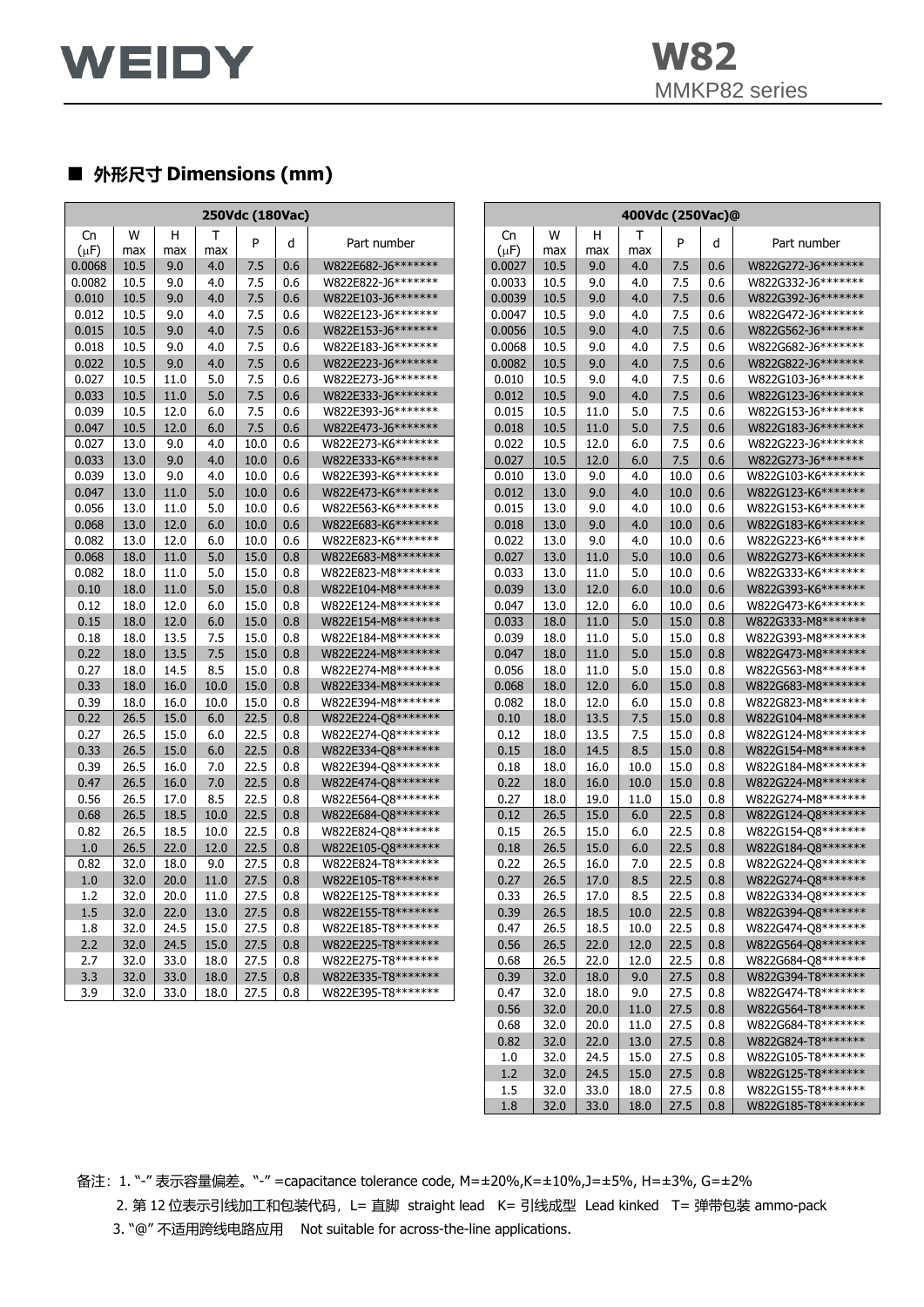

## ■ **外形尺寸 Dimensions (mm)**

| 630Vdc (200Vac) |          |          |          |      |     |                    |                 |          |          | 630Vdc (200Vac) |      |     |                    |
|-----------------|----------|----------|----------|------|-----|--------------------|-----------------|----------|----------|-----------------|------|-----|--------------------|
| Cn<br>$(\mu F)$ | W<br>max | н<br>max | Τ<br>max | P    | d   | Part number        | Cn<br>$(\mu F)$ | W<br>max | н<br>max | Т<br>max        | P    | d   | Part number        |
| 0.00068         | 10.5     | 9.0      | 4.0      | 7.5  | 0.6 | W822J681-J6******* | 0.039           | 18.0     | 12.0     | 6.0             | 15.0 | 0.8 | W822J393-M8******* |
| 0.00082         | 10.5     | 9.0      | 4.0      | 7.5  | 0.6 | W822J821-J6******* | 0.047           | 18.0     | 12.0     | 6.0             | 15.0 | 0.8 | W822J473-M8******* |
| 0.0010          | 10.5     | 9.0      | 4.0      | 7.5  | 0.6 | W822J102-J6******* | 0.056           | 18.0     | 13.5     | 7.5             | 15.0 | 0.8 | W822J563-M8******* |
| 0.0012          | 10.5     | 9.0      | 4.0      | 7.5  | 0.6 | W822J122-J6******* | 0.068           | 18.0     | 14.5     | 8.5             | 15.0 | 0.8 | W822J683-M8******* |
| 0.0015          | 10.5     | 9.0      | 4.0      | 7.5  | 0.6 | W822J152-J6******* | 0.082           | 18.0     | 14.5     | 8.5             | 15.0 | 0.8 | W822J823-M8******* |
| 0.0018          | 10.5     | 9.0      | 4.0      | 7.5  | 0.6 | W822J182-J6******* | 0.10            | 18.0     | 16.0     | 10.0            | 15.0 | 0.8 | W822J104-M8******* |
| 0.0022          | 10.5     | 9.0      | 4.0      | 7.5  | 0.6 | W822J222-J6******* | 0.12            | 18.0     | 19.0     | 11.0            | 15.0 | 0.8 | W822J124-M8******* |
| 0.0027          | 10.5     | 9.0      | 4.0      | 7.5  | 0.6 | W822J272-J6******* | 0.047           | 26.5     | 15.0     | 6.0             | 22.5 | 0.8 | W822J473-Q8******* |
| 0.0033          | 10.5     | 9.0      | 4.0      | 7.5  | 0.6 | W822J332-J6******* | 0.056           | 26.5     | 15.0     | 6.0             | 22.5 | 0.8 | W822J563-Q8******* |
| 0.0039          | 10.5     | 9.0      | 4.0      | 7.5  | 0.6 | W822J392-J6******* | 0.068           | 26.5     | 15.0     | 6.0             | 22.5 | 0.8 | W822J683-Q8******* |
| 0.0047          | 10.5     | 9.0      | 4.0      | 7.5  | 0.6 | W822J472-J6******* | 0.082           | 26.5     | 15.0     | 6.0             | 22.5 | 0.8 | W822J823-Q8******* |
| 0.0056          | 10.5     | 9.0      | 4.0      | 7.5  | 0.6 | W822J562-J6******* | 0.10            | 26.5     | 15.0     | 6.0             | 22.5 | 0.8 | W822J104-Q8******* |
| 0.0068          | 10.5     | 11.0     | 5.0      | 7.5  | 0.6 | W822J682-J6******* | 0.12            | 26.5     | 16.0     | 7.0             | 22.5 | 0.8 | W822J124-Q8******* |
| 0.0082          | 10.5     | 11.0     | 5.0      | 7.5  | 0.6 | W822J822-J6******* | 0.15            | 26.5     | 17.0     | 8.5             | 22.5 | 0.8 | W822J154-Q8******* |
| 0.010           | 10.5     | 12.0     | 6.0      | 7.5  | 0.6 | W822J103-J6******* | 0.18            | 26.5     | 17.0     | 8.5             | 22.5 | 0.8 | W822J184-Q8******* |
| 0.012           | 10.5     | 12.0     | 6.0      | 7.5  | 0.6 | W822J123-J6******* | 0.22            | 26.5     | 18.5     | 10.0            | 22.5 | 0.8 | W822J224-Q8******* |
| 0.0039          | 13.0     | 9.0      | 4.0      | 10.0 | 0.6 | W822J392-K6******* | 0.27            | 26.5     | 22.0     | 12.0            | 22.5 | 0.8 | W822J274-Q8******* |
| 0.0047          | 13.0     | 9.0      | 4.0      | 10.0 | 0.6 | W822J472-K6******* | 0.33            | 26.5     | 22.0     | 12.0            | 22.5 | 0.8 | W822J334-Q8******* |
| 0.0056          | 13.0     | 9.0      | 4.0      | 10.0 | 0.6 | W822J562-K6******* | 0.39            | 26.5     | 22.0     | 12.0            | 22.5 | 0.8 | W822J394-Q8******* |
| 0.0068          | 13.0     | 9.0      | 4.0      | 10.0 | 0.6 | W822J682-K6******* | 0.15            | 32.0     | 18.0     | 9.0             | 27.5 | 0.8 | W822J154-T8******* |
| 0.0082          | 13.0     | 9.0      | 4.0      | 10.0 | 0.6 | W822J822-K6******* | 0.18            | 32.0     | 18.0     | 9.0             | 27.5 | 0.8 | W822J184-T8******* |
| 0.010           | 13.0     | 11.0     | 5.0      | 10.0 | 0.6 | W822J103-K6******* | 0.22            | 32.0     | 18.0     | 9.0             | 27.5 | 0.8 | W822J224-T8******* |
| 0.012           | 13.0     | 11.0     | 5.0      | 10.0 | 0.6 | W822J123-K6******* | 0.27            | 32.0     | 18.0     | 9.0             | 27.5 | 0.8 | W822J274-T8******* |
| 0.015           | 13.0     | 12.0     | 6.0      | 10.0 | 0.6 | W822J153-K6******* | 0.33            | 32.0     | 20.0     | 11.0            | 27.5 | 0.8 | W822J334-T8******* |
| 0.018           | 13.0     | 12.0     | 6.0      | 10.0 | 0.6 | W822J183-K6******* | 0.39            | 32.0     | 20.0     | 11.0            | 27.5 | 0.8 | W822J394-T8******* |
| 0.012           | 18.0     | 11.0     | 5.0      | 15.0 | 0.8 | W822J123-M8******* | 0.47            | 32.0     | 22.0     | 13.0            | 27.5 | 0.8 | W822J474-T8******* |
| 0.015           | 18.0     | 11.0     | 5.0      | 15.0 | 0.8 | W822J153-M8******* | 0.56            | 32.0     | 22.0     | 13.0            | 27.5 | 0.8 | W822J564-T8******* |
| 0.018           | 18.0     | 11.0     | 5.0      | 15.0 | 0.8 | W822J183-M8******* | 0.68            | 32.0     | 24.5     | 15.0            | 27.5 | 0.8 | W822J684-T8******* |
| 0.022           | 18.0     | 11.0     | 5.0      | 15.0 | 0.8 | W822J223-M8******* | 0.82            | 32.0     | 28.0     | 14.0            | 27.5 | 0.8 | W822J824-T8******* |
| 0.027           | 18.0     | 11.0     | 5.0      | 15.0 | 0.8 | W822J273-M8******* | 1.0             | 32.0     | 33.0     | 18.0            | 27.5 | 0.8 | W822J105-T8******* |
| 0.033           | 18.0     | 12.0     | 6.0      | 15.0 | 0.8 | W822J333-M8******* | 1.2             | 32.0     | 33.0     | 18.0            | 27.5 | 0.8 | W822J125-T8******* |

备注:1. "-" 表示容量偏差。"-" =capacitance tolerance code, M=±20%,K=±10%,J=±5%, H=±3%, G=±2%

2. 第 12 位表示引线加工和包装代码, L= 直脚 straight lead K= 引线成型 Lead kinked T= 弹带包装 ammo-pack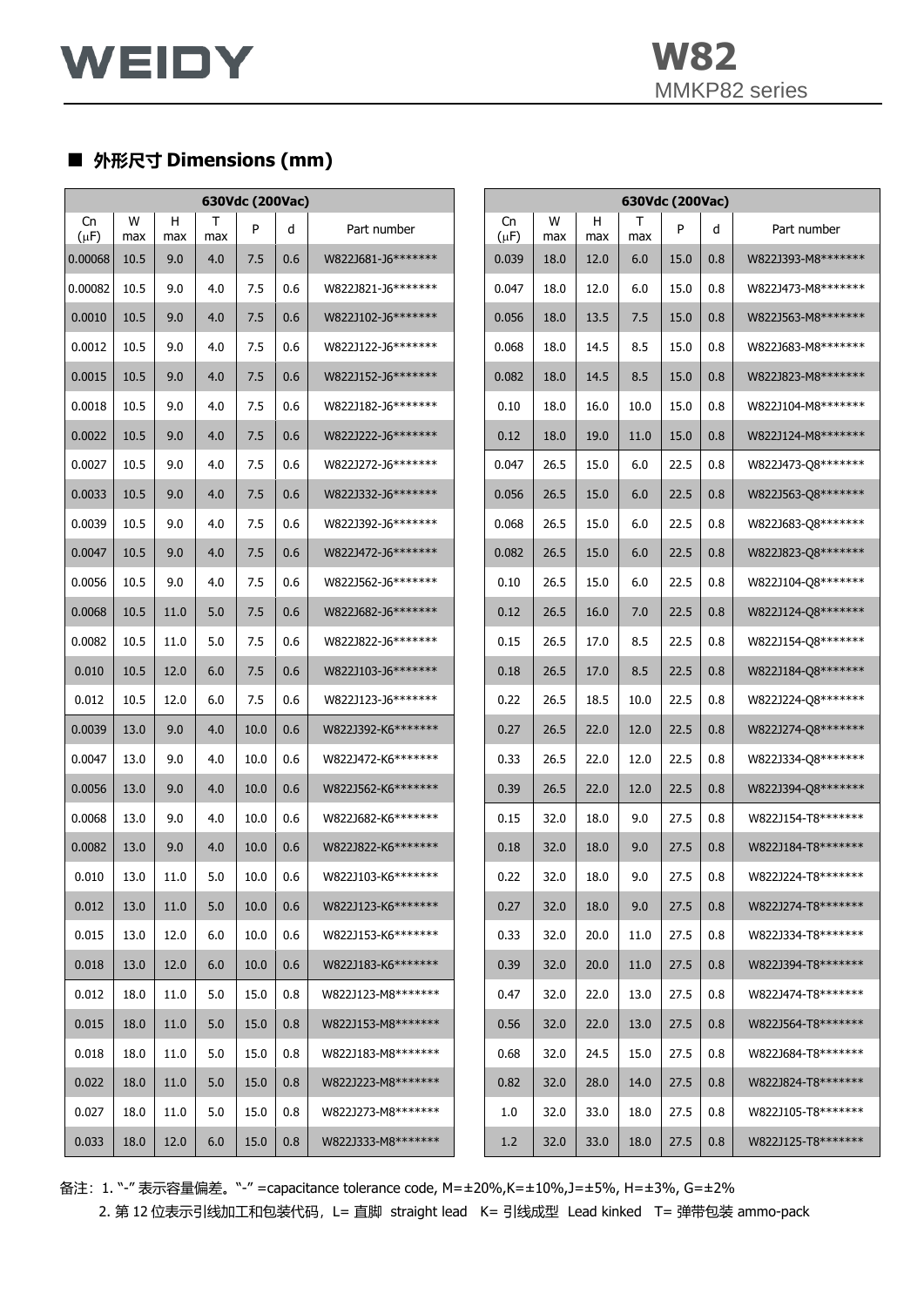

# ■ **外形尺寸 Dimensions (mm)**

| 1000Vdc (600Vac) |      |      |      |      |         |                    |           |      |      | 1600Vdc (650Vac) |      |     |                    |
|------------------|------|------|------|------|---------|--------------------|-----------|------|------|------------------|------|-----|--------------------|
| Cn               | W    | н    | Τ    |      |         |                    | Cn        | W    | н    | Τ                |      |     |                    |
| $(\mu F)$        | max  | max  | max  | P    | d       | Part number        | $(\mu F)$ | max  | max  | max              | P    | d   | Part number        |
| 0.00047          | 10.5 | 9.0  | 4.0  | 7.5  | 0.6     | W823A471-J6******* | 0.00068   | 18.0 | 11.0 | 5.0              | 15.0 | 0.8 | W823C681-M8******* |
| 0.00056          | 10.5 | 9.0  | 4.0  | 7.5  | 0.6     | W823A561-J6******* | 0.00082   | 18.0 | 11.0 | 5.0              | 15.0 | 0.8 | W823C821-M8******* |
| 0.00068          | 10.5 | 9.0  | 4.0  | 7.5  | 0.6     | W823A681-J6******* | 0.0010    | 18.0 | 11.0 | 5.0              | 15.0 | 0.8 | W823C102-M8******* |
| 0.00082          | 10.5 | 9.0  | 4.0  | 7.5  | 0.6     | W823A821-J6******* | 0.0012    | 18.0 | 11.0 | 5.0              | 15.0 | 0.8 | W823C122-M8******* |
| 0.0010           | 10.5 | 9.0  | 4.0  | 7.5  | 0.6     | W823A102-J6******* | 0.0015    | 18.0 | 11.0 | 5.0              | 15.0 | 0.8 | W823C152-M8******* |
| 0.0012           | 10.5 | 11.0 | 5.0  | 7.5  | 0.6     | W823A122-J6******* | 0.0018    | 18.0 | 11.0 | 5.0              | 15.0 | 0.8 | W823C182-M8******* |
| 0.0015           | 10.5 | 11.0 | 5.0  | 7.5  | 0.6     | W823A152-J6******* | 0.0022    | 18.0 | 11.0 | 5.0              | 15.0 | 0.8 | W823C222-M8******* |
| 0.0018           | 10.5 | 11.0 | 5.0  | 7.5  | 0.6     | W823A182-J6******* | 0.0027    | 18.0 | 11.0 | 5.0              | 15.0 | 0.8 | W823C272-M8******* |
| 0.0022           | 10.5 | 11.0 | 5.0  | 7.5  | 0.6     | W823A222-J6******* | 0.0033    | 18.0 | 11.0 | 5.0              | 15.0 | 0.8 | W823C332-M8******* |
| 0.0027           | 10.5 | 12.0 | 6.0  | 7.5  | 0.6     | W823A272-J6******* | 0.0039    | 18.0 | 11.0 | 5.0              | 15.0 | 0.8 | W823C392-M8******* |
| 0.0033           | 10.5 | 12.0 | 6.0  | 7.5  | 0.6     | W823A332-J6******* | 0.0047    | 18.0 | 11.0 | 5.0              | 15.0 | 0.8 | W823C472-M8******* |
| 0.0010           | 13.0 | 9.0  | 4.0  | 10.0 | 0.6     | W823A102-K6******* | 0.0056    | 18.0 | 11.0 | 5.0              | 15.0 | 0.8 | W823C562-M8******* |
| 0.0012           | 13.0 | 9.0  | 4.0  | 10.0 | 0.6     | W823A122-K6******* | 0.0068    | 18.0 | 11.0 | 5.0              | 15.0 | 0.8 | W823C682-M8******* |
| 0.0015           | 13.0 | 9.0  | 4.0  | 10.0 | 0.6     | W823A152-K6******* | 0.0082    | 18.0 | 12.0 | 6.0              | 15.0 | 0.8 | W823C822-M8******* |
| 0.0018           | 13.0 | 9.0  | 4.0  | 10.0 | 0.6     | W823A182-K6******* | 0.010     | 18.0 | 12.0 | 6.0              | 15.0 | 0.8 | W823C103-M8******* |
| 0.0022           | 13.0 | 9.0  | 4.0  | 10.0 | 0.6     | W823A222-K6******* | 0.012     | 18.0 | 13.5 | 7.5              | 15.0 | 0.8 | W823C123-M8******* |
| 0.0027           | 13.0 | 9.0  | 4.0  | 10.0 | 0.6     | W823A272-K6******* | 0.015     | 18.0 | 13.5 | 7.5              | 15.0 | 0.8 | W823C153-M8******* |
| 0.0033           | 13.0 | 9.0  | 4.0  | 10.0 | 0.6     | W823A332-K6******* | 0.018     | 18.0 | 14.5 | 8.5              | 15.0 | 0.8 | W823C183-M8******* |
| 0.0039           | 13.0 | 11.0 | 5.0  | 10.0 | 0.6     | W823A392-K6******* | 0.022     | 18.0 | 14.5 | 8.5              | 15.0 | 0.8 | W823C223-M8******* |
| 0.0047           | 13.0 | 11.0 | 5.0  | 10.0 | 0.6     | W823A472-K6******* | 0.027     | 18.0 | 16.0 | 10.0             | 15.0 | 0.8 | W823C273-M8******* |
| 0.0056           | 13.0 | 12.0 | 6.0  | 10.0 | 0.6     | W823A562-K6******* | 0.033     | 18.0 | 19.0 | 11.0             | 15.0 | 0.8 | W823C333-M8******* |
| 0.0068           | 13.0 | 12.0 | 6.0  | 10.0 | 0.6     | W823A682-K6******* | 0.015     | 26.5 | 15.0 | 6.0              | 22.5 | 0.8 | W823C153-Q8******* |
| 0.0082           | 18.0 | 11.0 | 5.0  | 15.0 | 0.8     | W823A822-M8******* | 0.018     | 26.5 | 15.0 | 6.0              | 22.5 | 0.8 | W823C183-Q8******* |
| 0.010            | 18.0 | 11.0 | 5.0  | 15.0 | 0.8     | W823A103-M8******* | 0.022     | 26.5 | 15.0 | 6.0              | 22.5 | 0.8 | W823C223-Q8******* |
| 0.012            | 18.0 | 11.0 | 5.0  | 15.0 | 0.8     | W823A123-M8******* | 0.027     | 26.5 | 15.0 | 6.0              | 22.5 | 0.8 | W823C273-Q8******* |
| 0.015            | 18.0 | 11.0 | 5.0  | 15.0 | 0.8     | W823A153-M8******* | 0.033     | 26.5 | 16.0 | 7.0              | 22.5 | 0.8 | W823C333-Q8******* |
| 0.018            | 18.0 | 13.5 | 7.5  | 15.0 | 0.8     | W823A183-M8******* | 0.039     | 26.5 | 17.0 | 8.5              | 22.5 | 0.8 | W823C393-Q8******* |
| 0.022            | 18.0 | 13.5 | 7.5  | 15.0 | 0.8     | W823A223-M8******* | 0.047     | 26.5 | 18.5 | 10.0             | 22.5 | 0.8 | W823C473-Q8******* |
| 0.027            | 18.0 | 14.5 | 8.5  | 15.0 | 0.8     | W823A273-M8******* | 0.056     | 26.5 | 18.5 | 10.0             | 22.5 | 0.8 | W823C563-Q8******* |
| 0.033            | 18.0 | 14.5 | 8.5  | 15.0 | 0.8     | W823A333-M8******* | 0.068     | 26.5 | 22.0 | 12.0             | 22.5 | 0.8 | W823C683-Q8******* |
| 0.039            | 18.0 | 16.0 | 10.0 | 15.0 | 0.8     | W823A393-M8******* | 0.082     | 26.5 | 22.0 | 12.0             | 22.5 | 0.8 | W823C823-Q8******* |
| 0.047            | 18.0 | 19.0 | 11.0 | 15.0 | 0.8     | W823A473-M8******* | 0.039     | 32.0 | 18.0 | 9.0              | 27.5 | 0.8 | W823C393-T8******* |
| 0.027            | 26.5 | 15.0 | 6.0  | 22.5 | 0.8     | W823A273-Q8******* | 0.047     | 32.0 | 18.0 | 9.0              | 27.5 | 0.8 | W823C473-T8******* |
| 0.033            | 26.5 | 15.0 | 6.0  | 22.5 | 0.8     | W823A333-Q8******* | 0.056     | 32.0 | 18.0 | 9.0              | 27.5 | 0.8 | W823C563-T8******* |
| 0.039            | 26.5 | 15.0 | 6.0  | 22.5 | $0.8\,$ | W823A393-Q8******* | 0.068     | 32.0 | 18.0 | 9.0              | 27.5 | 0.8 | W823C683-T8******* |
| 0.047            | 26.5 | 16.0 | 7.0  | 22.5 | 0.8     | W823A473-Q8******* | 0.082     | 32.0 | 20.0 | 11.0             | 27.5 | 0.8 | W823C823-T8******* |
| 0.056            | 26.5 | 16.0 | 7.0  | 22.5 | 0.8     | W823A563-Q8******* | 0.10      | 32.0 | 20.0 | 11.0             | 27.5 | 0.8 | W823C104-T8******* |
| 0.068            | 26.5 | 17.0 | 8.5  | 22.5 | 0.8     | W823A683-Q8******* | 0.12      | 32.0 | 22.0 | 13.0             | 27.5 | 0.8 | W823C124-T8******* |
| 0.082            | 26.5 | 18.5 | 10.0 | 22.5 | 0.8     | W823A823-Q8******* | 0.15      | 32.0 | 24.5 | 15.0             | 27.5 | 0.8 | W823C154-T8******* |
| 0.10             | 26.5 | 18.5 | 10.0 | 22.5 | 0.8     | W823A104-Q8******* | 0.18      | 32.0 | 24.5 | 15.0             | 27.5 | 0.8 | W823C184-T8******* |
| 0.12             | 26.5 | 22.0 | 12.0 | 22.5 | 0.8     | W823A124-Q8******* | 0.22      | 32.0 | 33.0 | 18.0             | 27.5 | 0.8 | W823C224-T8******* |
| 0.15             | 26.5 | 22.0 | 12.0 | 22.5 | 0.8     | W823A154-Q8******* | 0.27      | 32.0 | 33.0 | 18.0             | 27.5 | 0.8 | W823C274-T8******* |
| 0.10             | 32.0 | 18.0 | 9.0  | 27.5 | 0.8     | W823A104-T8******* | 0.33      | 32.0 | 33.0 | 18.0             | 27.5 | 0.8 | W823C334-T8******* |
| 0.12             | 32.0 | 20.0 | 11.0 | 27.5 | 0.8     | W823A124-T8******* |           |      |      |                  |      |     |                    |
| 0.15             | 32.0 | 20.0 | 11.0 | 27.5 | 0.8     | W823A154-T8******* |           |      |      |                  |      |     |                    |
| 0.18             | 32.0 | 22.0 | 13.0 | 27.5 | 0.8     | W823A184-T8******* |           |      |      |                  |      |     |                    |
| 0.22             | 32.0 | 22.0 | 13.0 | 27.5 | 0.8     | W823A224-T8******* |           |      |      |                  |      |     |                    |
| 0.27             | 32.0 | 24.5 | 15.0 | 27.5 | 0.8     | W823A274-T8******* |           |      |      |                  |      |     |                    |
| 0.33             | 32.0 | 28.0 | 14.0 | 27.5 | 0.8     | W823A334-T8******* |           |      |      |                  |      |     |                    |
| 0.39             | 32.0 | 33.0 | 18.0 | 27.5 | 0.8     | W823A394-T8******* |           |      |      |                  |      |     |                    |
| 0.47             | 32.0 | 33.0 | 18.0 | 27.5 | 0.8     | W823A474-T8******* |           |      |      |                  |      |     |                    |

备注:1. "-" 表示容量偏差。"-" =capacitance tolerance code, M=±20%,K=±10%,J=±5%, H=±3%, G=±2% 2. 第 12 位表示引线加工和包装代码, L= 直脚 straight lead K= 引线成型 Lead kinked T= 弹带包装 ammo-pack